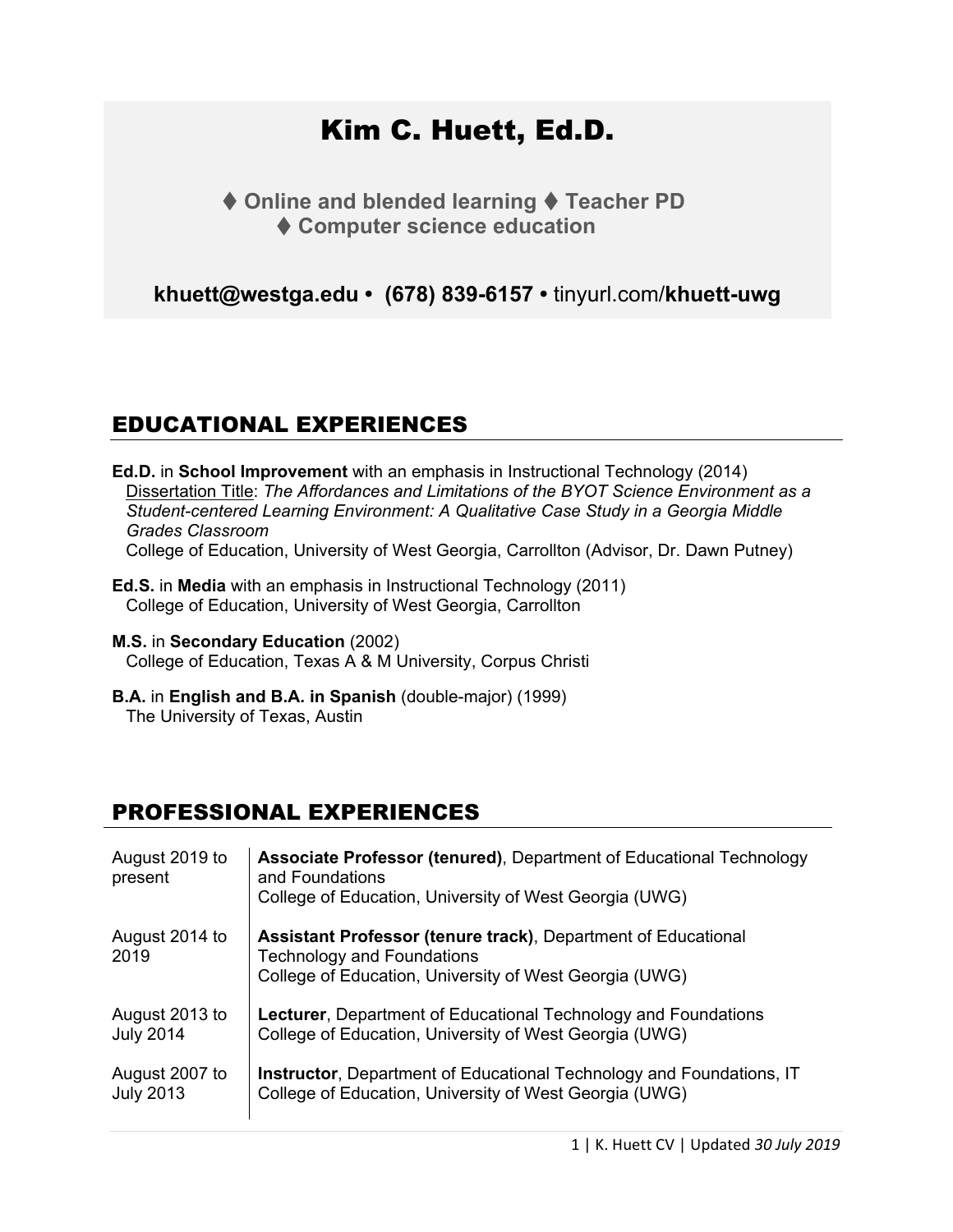| May 2007 to<br><b>July 2007</b> | <b>Adjunct Instructor, Department of Media and Instructional Technology</b><br>College of Education, University of West Georgia                                          |
|---------------------------------|--------------------------------------------------------------------------------------------------------------------------------------------------------------------------|
| August 2003 to<br>May 2007      | <b>Spanish Teacher</b><br>Sanger High School, Sanger, TX [3 years]; Bowdon High School, Bowdon,<br>GA [1 year]; Texas Virtual School, Region 4 ESC, Houston, TX [1 year] |
| August 2001 to<br>May 2003      | <b>English/Language Arts Teacher</b><br>William Adams Middle School, Alice, TX [1 year]; Mathis High School,<br>Mathis, TX                                               |

# RELEVANT TEACHING & COURSE DESIGN EXPERIENCES

#### **COURSES DESIGNED & TAUGHT**

#### **K-12 Courses Taught**

Spanish 1 and 2 (Grades 9-12) English (Grade 12) English Language Arts (Grade 7)

#### **Undergraduate Courses Designed and Taught**

EDUC 2110: Investigating Critical and Contemporary Issues in Education MEDT 2401: Introduction to Instructional Technology MEDT 3401: Integrating Technology into the Curriculum MEDT 3402: Integrating Technology into the Classroom

#### **Graduate Courses Designed and Taught**

MEDT 6401: Instructional Technology MEDT 7467: Web Design for Instruction MEDT 7468: Instructional Multimedia Design & Development MEDT 7476: Assessing Learning in Technology-enhanced Instruction MEDT 7481: Independent Study: Facilitating Online Learning MEDT 7481: Independent Study: Teaching K-12 Teachers Computational Thinking MEDT 7485: Special Topics: Leading Computational Thinking in K-12 Learning MEDT 8461: Diffusion of Innovations

#### **Graduate Courses Assisted With**

MEDT 6467: Technology for Media Services MEDT 7472: Introduction to Distance Education MEDT 7475: The Distance Education Professional

#### **Courses Certified through Quality Matters Course Review Process**

MEDT 8461: Diffusion of Innovations (2016) MEDT 7468: Instructional Multimedia Design and Development (2017) MEDT 7476: Assessing Learning in Technology-enhanced Instruction (2018)

#### **ADVISING OF DOCTORAL STUDENTS**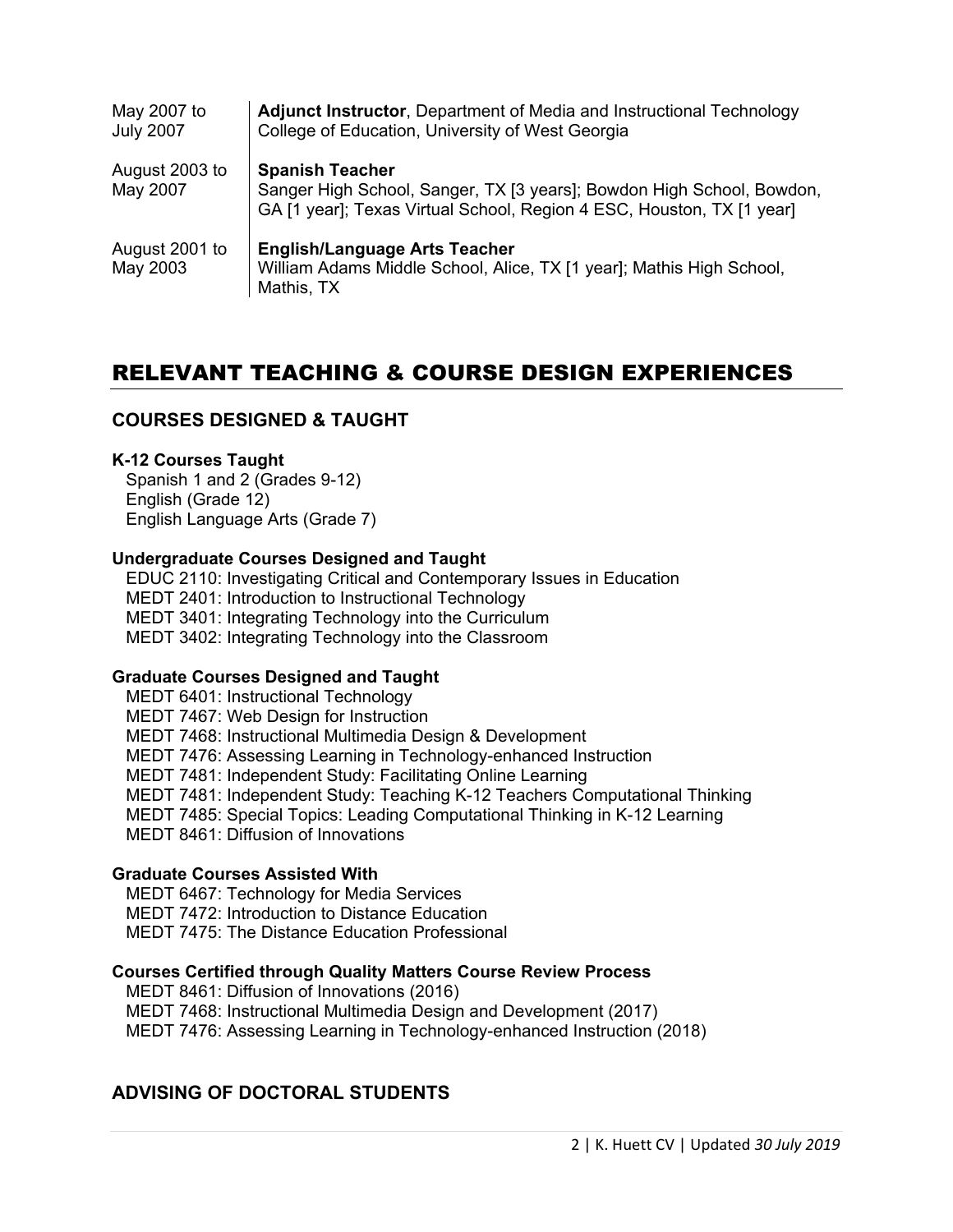Committee Member: Kristen Raymond, Cohort 10 *The state of Bring Your Own Technology in Georgia* (Member August 2014-April 2015; Completion: April 2015; Chair L. Willox)

Committee Member: Phoebe Balentyne, Cohort 14, *The effects of self-paced blended learning of mathematics* (Member August 2014-September 2015; Completion: September 2015; Chair: M. A. Varga)

Committee Member: Kelly Hoban, Cohort 15, *Priorities in transitioning to competency-based education in the K-12 digital learning environment: A Delphi study* (Member August 2014-July 2015; Completion: Summer 2017; Chair J. Strickland)

Co-Chair: Georgia Grossett-Dale, Cohort 16, *Topic: Motivation of students to choose computer science courses in New York City Schools* (Member August 2018-present; Methodologist October 2018-July 2019; Completion: TBD; Cochair A. D'Alba)

## CERTIFICATIONS

Quality Matters™ Certified Peer Reviewer (2015)

UWG Online Course Instructor Certification (2015)

P-12 Teaching Certifications

Georgia Educator Certificate: Standard Professional, Level T7 (Certificate # 714082; Expires 6/30/2024) English (6-12) (Georgia) Spanish (P-12) (Georgia)

Texas Educator Certificate (expires 7/31/2025) Secondary English (6-12) (Texas) Secondary English Language Arts (6-12) (Texas) Secondary Spanish (6-12) (Texas) Technology Applications (EC-12) (Texas)

# PUBLICATIONS

### **ARTICLES IN PEER-REVIEWED JOURNALS**

- **Huett, K.** (2018). Designing K-12 student-centered blended learning environments. *Journal of Online Learning Research, 4*(3), 295-326. [Special Issue: Instructional Design in K-12 Online and Blended Learning Environments.]
- **Huett, K.**, & Balentyne, P. (2018). Online teacher professional development for designing and facilitating K-12 blended and online learning. *Gateways to Teacher Education Journal, 29*(1), 30-43.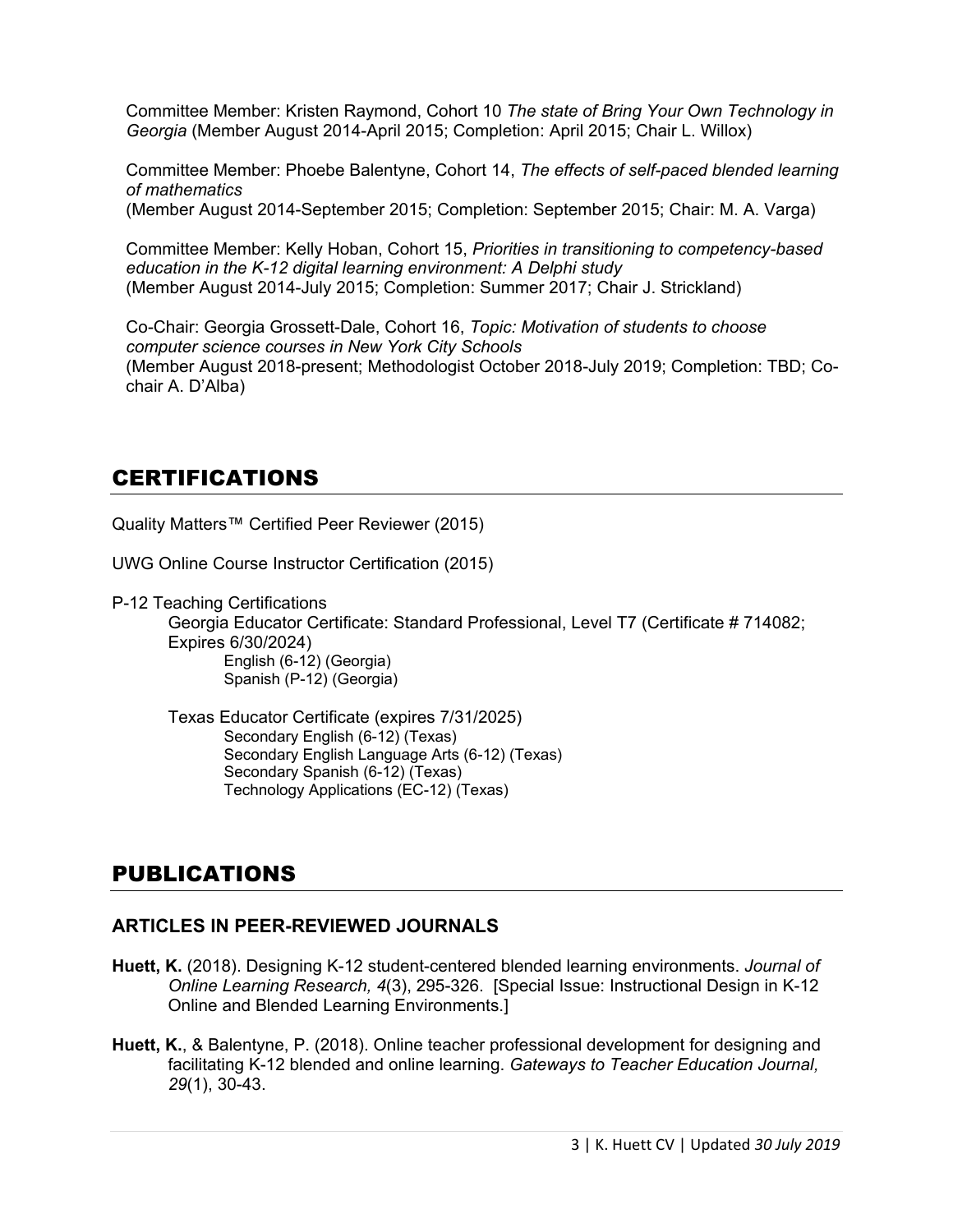- **Huett, K**., & Kawulich, B. (2015). A qualitative evaluation of the use of multimedia case studies in an introductory engineering course at two Southeastern universities. *Journal of STEM Education: Innovations and Research, 16*(3), 34-39.
- Larkin, D., & **Huett, K.** (2013). Students' engagement with learning technologies. *Psychology Teaching Review, 19*(2), 49-58.
- **Huett, K**., Huett, J., Ringlaben, R. (2011). From bricks to clicks: Building quality K-12 online classes through an innovative course review partnership. *Online Journal of Distance Learning Administration*, *14*(4).
- Huett, J., **Huett, K.,** & Bennett, E. (2010). The way of the wiki: Using a wiki as a management tool for online programs. *Online Journal of Distance Learning Administration, 13*(3).
- Huett, J., Sharp, J., & **Huett, K.** (2010). What's all the FOSS? How freedom and openness are changing the face of our educational landscape. *International Journal of Open Source Software and Processes, 1*(2), 1-14.
- Huett, J., Kalinowski, K., Moller, L., & **Huett, K**. (2008). Improving the motivation and retention of online students through the use of ARCS-based emails. *The American Journal of Distance Education, 22(3),* 159-176.
- Huett, J., Moller, L., Young, J., Bray, M. & **Huett, K**. (2008). Supporting the distant student: Using ARCS-based strategies to improve confidence and performance. *Quarterly Review of Distance Education, 9*(2), 113-126.

#### **BOOK CHAPTERS**

- D'Alba, A., & **Huett, K.** (2017). Learning computational thinking skills in uCode@UWG: Challenges and recommendations. In P. Rich and C. Hodges (Eds.), *Emerging research, practice, and policy on computational thinking*. New York: Springer.
- Huett, J., Sharp, J., & **Huett, K.** (2010). What's all the FOSS? How freedom and openness are changing the face of our educational landscape. In Ozkan (Ed.), *Free and Open Source Software for E-Learning: Issues, Successes, and Challenges. Hersey, PA: IGI Global.*

### **PEER-REVIEWED CONFERENCE PROCEEDINGS**

- **Huett, K**., & Neubauer, B. (2019). Design and development of a graduate online course to prepare teachers and school librarians to lead computational thinking in P-12 contexts. In K. Graziano (Ed.), *Proceedings of Society for Information Technology & Teacher Education International Conference 2019* (pp. 290-295). Las Vegas, NV, United States: Association for the Advancement of Computing in Education (AACE). Retrieved from https://www.learntechlib.org/p/208365/
- D' Alba, A., **Huett, K**., Remshagen, A. & Rolka, C. (2015). uCode@UWG: Building kids' interest in STEM-C. In D. Slykhuis & G. Marks (Eds.), *Proceedings of Society for Information Technology & Teacher Education International Conference 2015* (pp. 96-99). Chesapeake, VA: Association for the Advancement of Computing in Education (AACE).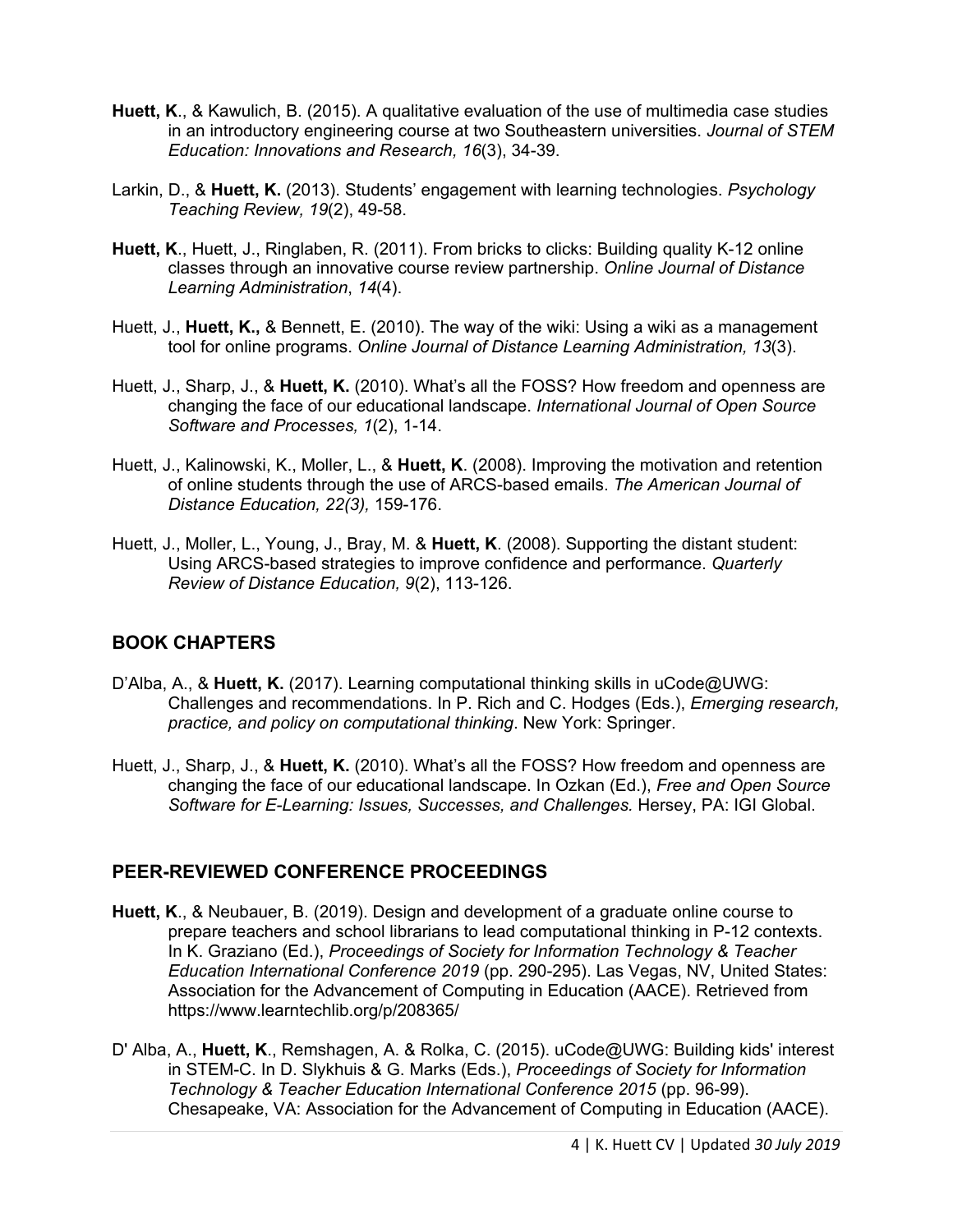- Werth, L., **Huett, K**., Borup, J., Worrell, J. & Wahlbrink, L. (2015). Research on supporting K-12 online and blended students. In D. Slykhuis & G. Marks (Eds.), *Proceedings of Society for Information Technology & Teacher Education International Conference 2015* (pp. 1514-1515). Chesapeake, VA: Association for the Advancement of Computing in Education (AACE).
- **Huett, K**., Kawulich, B., Raju, P.K., & Sankar, C. (2013). Use of multimedia case studies in an introductory engineering course at two southeastern universities: A qualitative evaluation study. *Juried proceedings of the American Society for Engineering Education (ASEE) Conference*. Atlanta, GA.
- Huett, J. & **Huett, K**. (2012). Designing engaging virtual courses for K-12 students. In P. Resta (Ed.), *Proceedings of Society for Information Technology & Teacher Education International Conference 2012* (pp. 432-440). Chesapeake, VA: Association for the Advancement of Computing in Education (AACE).
- Huett, J., Hodges, C., **Huett, K.**, Barbour, M. & Smolka, J. (2012). Critical success factors for virtual schooling: A Panel Discussion. In P. Resta (Ed.), *Proceedings of Society for Information Technology & Teacher Education International Conference 2012* (pp. 428- 431). Chesapeake, VA: Association for the Advancement of Computing in Education (AACE).
- Huett, J., Moller, L., Bray, M., Young, J., & **Huett, K**. (2007). The effects of ARCS-based confidence strategies on learner confidence and performance in distance education. *In Volume #1: Proceedings of Selected Research and Development Papers for the Association for Educational Communications and Technology International Convention,* Dallas, TX.

### **BOOK REVIEWS & OTHER WRITING**

- **Huett, K.** (2019, January 8). *Coding for a better community at UWG's hackathon for teens and college students.* Heard Citizen [Newspaper]. [tinyurl.com/y7umwzmu](https://tinyurl.com/y7umwzmu)
- **Huett, K.** (2017). Book review of Online, blended, and distance education in schools by T. Clark and M.K. Barbour. *TechTrends, 61*(1), 87-88.
- **Huett, K.** (2013). Book review of Learning matters: The transformation of U.S. higher education by W. Leeds-Hurwitz and P. Hoff. *Journal of Applied Instructional Design, 3*(3).
- **Huett, K.**, Huett, J., Thompson, S., Schmuhl, A., Castile, J., & Synan, S. (2010). Enhancing quality in K-12 online learning: Course reviewing through a project-based partnership. *Phi Delta Kappa Newsletter: West Georgia Chapter, 24*(2).

### PRESENTATIONS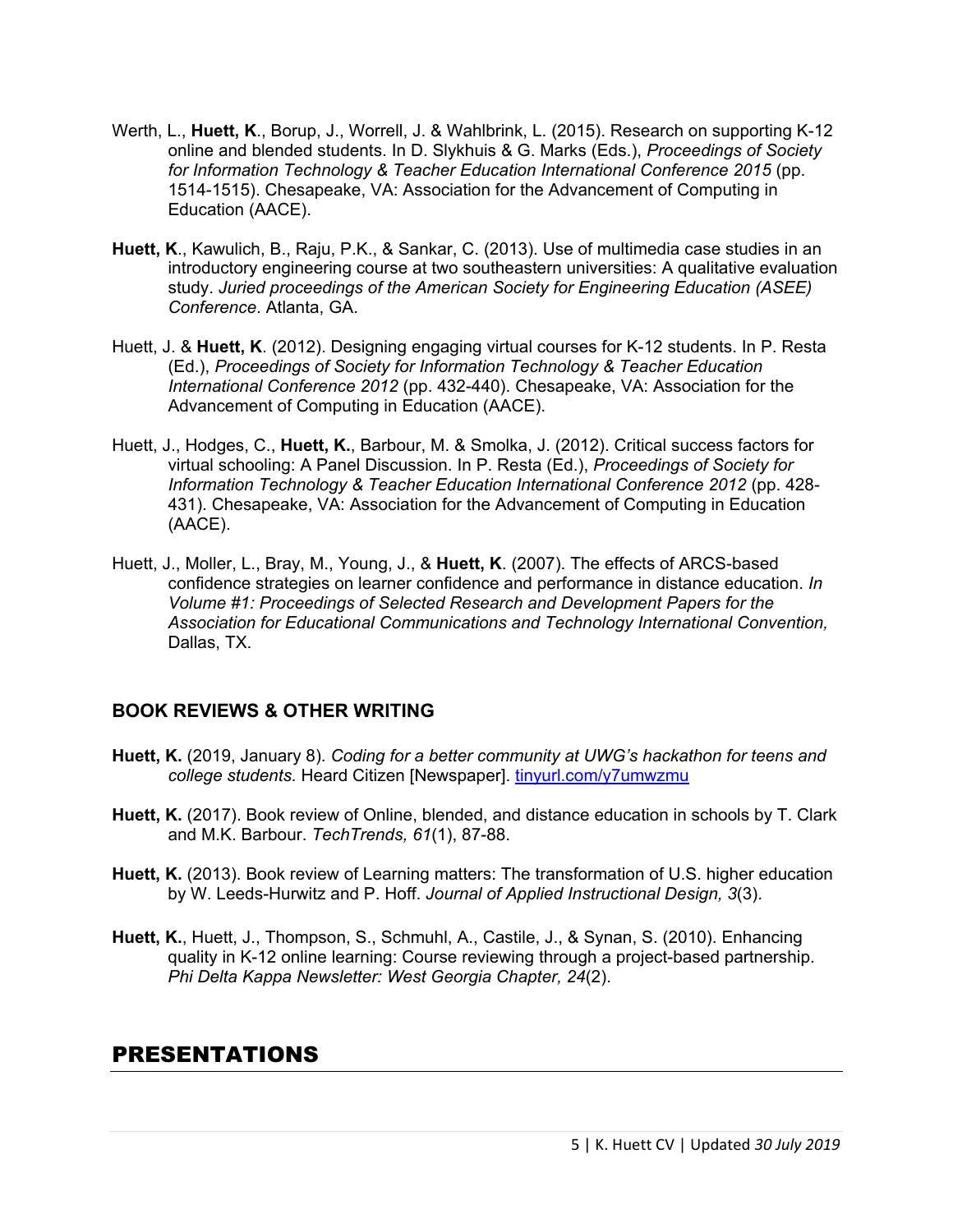- **Huett, K.** (Accepted: 2019, October 21-25). *Development and implementation of a course to prepare k-12 practitioners to broaden access to computing*. Presentation **to be** delivered at the Association for Educational Communications and Technology (AECT) International Convention, Las Vegas, Nevada.
- **Huett, K**., & Neubauer, B. (2019, March 18-22*). Design and development of a graduate online course to prepare teachers and school librarians to lead computational thinking in P-12 contexts*. Presentation to be delivered at the Society for Information Technology & Teacher Education (SITE) International Conference, Las Vegas, NV.
- **Huett, K.**, & Cheek-Spitler, D. (2019, February 2). *Using Google Tour Builder to create digital place-based stories.* Presentation to be delivered at the IT Forum 2019, University of West Georgia, Carrollton, GA. [tinyurl.com/gtb19](https://sites.google.com/westga.edu/kim-c-huett/google-tour-builder)
- **Huett, K.**, & Huett, J. (2018, October 23-27). *Computational thinking in K-12 schools: What needs to happen?* Presentation delivered at the Association for Educational Communications and Technology (AECT) International Convention, Kansas City, MO.
- Tiwari, S., & **Huett, K.** (moderator). (2018, September 30). *Watch, play, learn! Using public television and educational games for early STEM education with Sonia Tiwari*. Presented through the School Media and Technology Division Webinar Series, Association for Educational Communications and Technology (AECT).
- **Huett, K**., Neubauer, B., & Lawson, J. (2018, March 24). *Developing in-service educators' abilities to broaden access to computational thinking opportunities*. Presentation delivered at IT Forum 2018, University of West Georgia, Carrollton, GA.
- **Huett, K.,** & Westine, C. (2018, February 24). *Using needs assessment to inform a rural school district's efforts to expand access to computer science education*. Poster presented at the annual conference of the Association for Computing Machinery's (ACM) Special Interest Group on Computer Science Education (SIGCSE), Baltimore, MD.
- Zhang, J., **Huett, K.,** & Gratch, J. (2018, February 23). *Do I need an IRB? Computer science education research and institutional review board* (IRB). Poster presented at the annual conference of the Association for Computing Machinery's (ACM) Special Interest Group on Computer Science Education (SIGCSE), Baltimore, MD.
- Snipes, P., & Frilot, H., & **Huett, K.** (moderator). (2018, February 1). *Improving school librarian evaluation: An online presentation with Phyllis Snipes & Holly Frilot*. Presented through the School Media and Technology Division Webinar Series, Association for Educational Communications and Technology (AECT).
- **Huett, K.**, & Westine, C. (2017, November 10). *Needs assessment case study to gauge a school district's readiness to broaden participation in computing*. Presentation delivered at the Association for Educational Communications and Technology (AECT) International Convention, Jacksonville, FL.
- Westine, C., & **Huett, K.** (2017, November 10). *Needs assessment: An evaluator's role to broaden participation in computing.* Presentation delivered at the Annual Conference of the American Evaluation Association (AEA). Washington, D.C.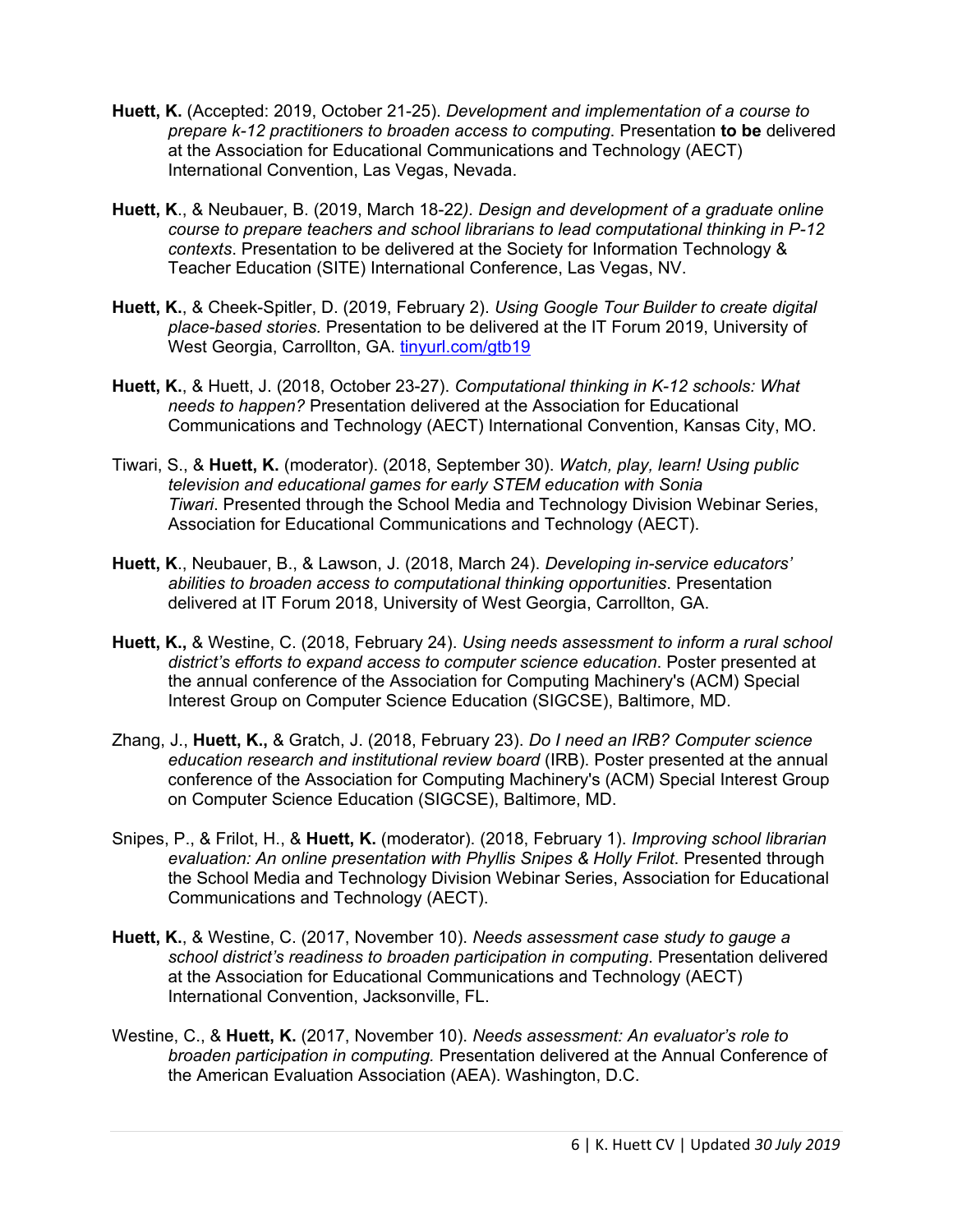- Hale, P., **Huett, K.**, Brynteson, K., Karlin, M., & Stork, M. (2017, November 8). *The development of a multi-disciplinary online learning space repository.* Panel presented at the Association for Educational Communications and Technology (AECT) International Convention, Jacksonville, FL.
- **Huett, K.**, & D'Alba, A. (2016, November 2-4). *Coding in schools: Expanding access to creative computing for Georgia students.* Presentation delivered at the Georgia Educational Technology Conference (GAETC), Atlanta, GA.
- **Huett, K.,** D'Alba, A., Stephens, C. (2016, October 17-21). *Kids as complex thinkers: Next steps for coding in K-12 schools*. Presented at the Association for Educational Communications and Technology (AECT) International Convention, Las Vegas, NV.
- Schmidt, M., Borup, J., **Huett, K.**, Moore, M. (2016, October 17-21). *Preparing successful K-12 online teachers*. Panel presented at the Association for Educational Communications and Technology (AECT) International Convention, Las Vegas, NV.
- **Huett, K.**, & Varga, M.A. (2016, March 2-5). *Building pre-service teacher interest in computer science education through mentoring experiences*. Poster presented at the annual conference of the Association for Computing Machinery's (ACM) Special Interest Group on Computer Science Education (SIGCSE), Memphis, TN.
- Huett, J. (moderator), Arora, S., Drammeh, S.T., **Huett, K.**, Jenks, D., & Southard, S. (2016, January 28). *Successful practices in teaching adult learners online*. Panel presented to the University System of Georgia Faculty Development Monthly Series: Academic Year 2015-2016.
- **Huett, K**., Huett, J., Walter, A., & Balentyne, P. (2015, November 3-7). *Online in-service teacher professional development to improve teaching in secondary science: A case study*. Presented at the Association for Educational Communications and Technology (AECT) International Convention, Indianapolis, IN.
- D'Alba, A., & **Huett, K**. (2015, November 3-7). *uCode@UWG: A kids' club to learn about STEM-C*. Presentation delivered at the Association for Educational Communications and Technology (AECT) International Convention, Jacksonville, FL.
- **Huett, K**. (2015, November 18-20). *Making math real for kids with STEM-C tech*. Invited presentation at the National Council of Teachers of Mathematics (NCTM) Regional Conference & Exposition: Nashville, Tennessee. **[inv]**
- Werth, L., **Huett, K**., Borup, J., Worrell, J., & Wahlbrik, L. (2015, March 2-6). *Supporting K-12 online and blended students.* Panel discussion presented at the Society for Information Technology & Teacher Education (SITE) International Conference, Las Vegas, NV. **[proc]**
- D'Alba, A., & **Huett, K.** (2015, March 2-6). *uCode@UWG: Building kids' interest in STEM-C*. Paper presented at the Society for Information Technology and Teacher Education (SITE) International Conference, Las Vegas, NV. **[proc]**
- **Huett, K**., Huett, J., Balentyne, P., & Walter, A. (2014, November 4-8*). Improving middle grades science teachers' online and blended teaching using MOOC-delivered PD.* Presentation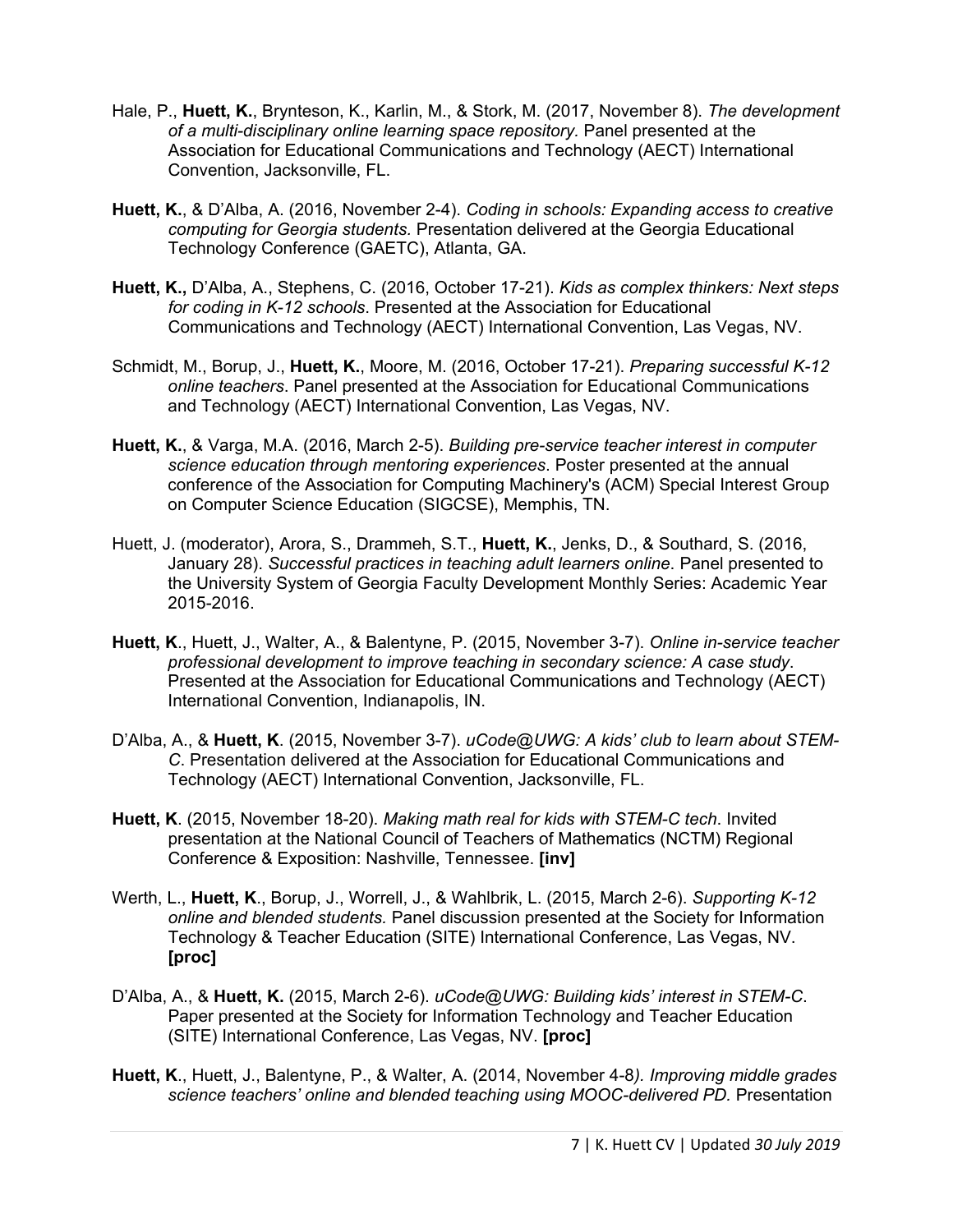delivered at the Association for Educational Communications and Technology (AECT) International Convention, Jacksonville, FL.

- Huett, J., & **Huett, K.** (2014, June 19-20). *Scratch: Imagine, program, share!* Invited presentation at the Georgia Virtual Learning: Professional Learning Symposium. Athens, GA. **[inv]**
- Huett, J., & **Huett, K.** (2014, April 1-4). *Making sense of MOOCs*. Texas Distance Learning Association Conference. Corpus Christi, TX.
- **Huett, K.** (2014, January 3). *MOOCs and the COE*. Invited presentation at the College of Education Spring Meeting, University of West Georgia. **[inv]**
- **Huett, K.** (2013, October 29-November 2). *A qualitative needs assessment of the teaching of technology integration to pre-service undergraduate early childhood science and math teachers in a Southeastern College of Education*. Association for Educational Communications and Technology (AECT) International Convention, Anaheim, California.
- **Huett, K.**, & Huett, J**.** (2013, October 29-November 2). *Weaving a 4-week MOOC into traditional online course instruction: A case study.* Association for Educational Communications and Technology (AECT) International Convention, Anaheim, California.
- **Huett, K**., Kawulich, B., Raju, P.K., & Sankar, C. (2013, June 23-25). *Use of multimedia case studies in an introductory engineering course at two southeastern universities: A qualitative evaluation study.* Paper presented at the American Society for Engineering Education (ASEE) Conference. Atlanta, GA. **[proc]**
- **Huett, K.**, & Huett, J. (2013, June 2-5). *Instructional considerations for embedded MOOC content in for-credit courses*. Presentation delivered at the Distance Learning Administration Conference, Jekyll Island, GA.
- Larkin, D., & **Huett, K.** (2012, October 31-November 3). *A qualitative exploration of the digital natives mythos among undergraduates in the UK and the US*. Presentation delivered at the Association for Educational Communications and Technology (AECT) International Convention, Louisville, Kentucky.
- Huett, J., & **Huett, K.** (2012, September 24-27). *K-12 online/blended PD of in-service educators: UWG's evolving model.* Presentation featured in the Virtual School MOOC 2012.
- **Huett, K.** (2012, September 28). *Storyboarding your online course*. Presentation delivered at the UWG Online / Department of Distributed Education and Cognition, University of West Georgia.
- **Huett, K.** (2012, August 8). *Succeeding in an online doc program: Reflections of a 1-year survivor.* Invited presentation delivered at the Doctoral Program in Nursing Education Orientation, University of West Georgia, Carrollton, GA. **[inv]**
- Huett, J., **Huett, K**., & Ringlaben, R. (2012, April 13-17). *Setting the standard: Quality control for K-12 online learning*. Poster presented at the American Educational Research Association (AERA) International Conference. Vancouver, BC.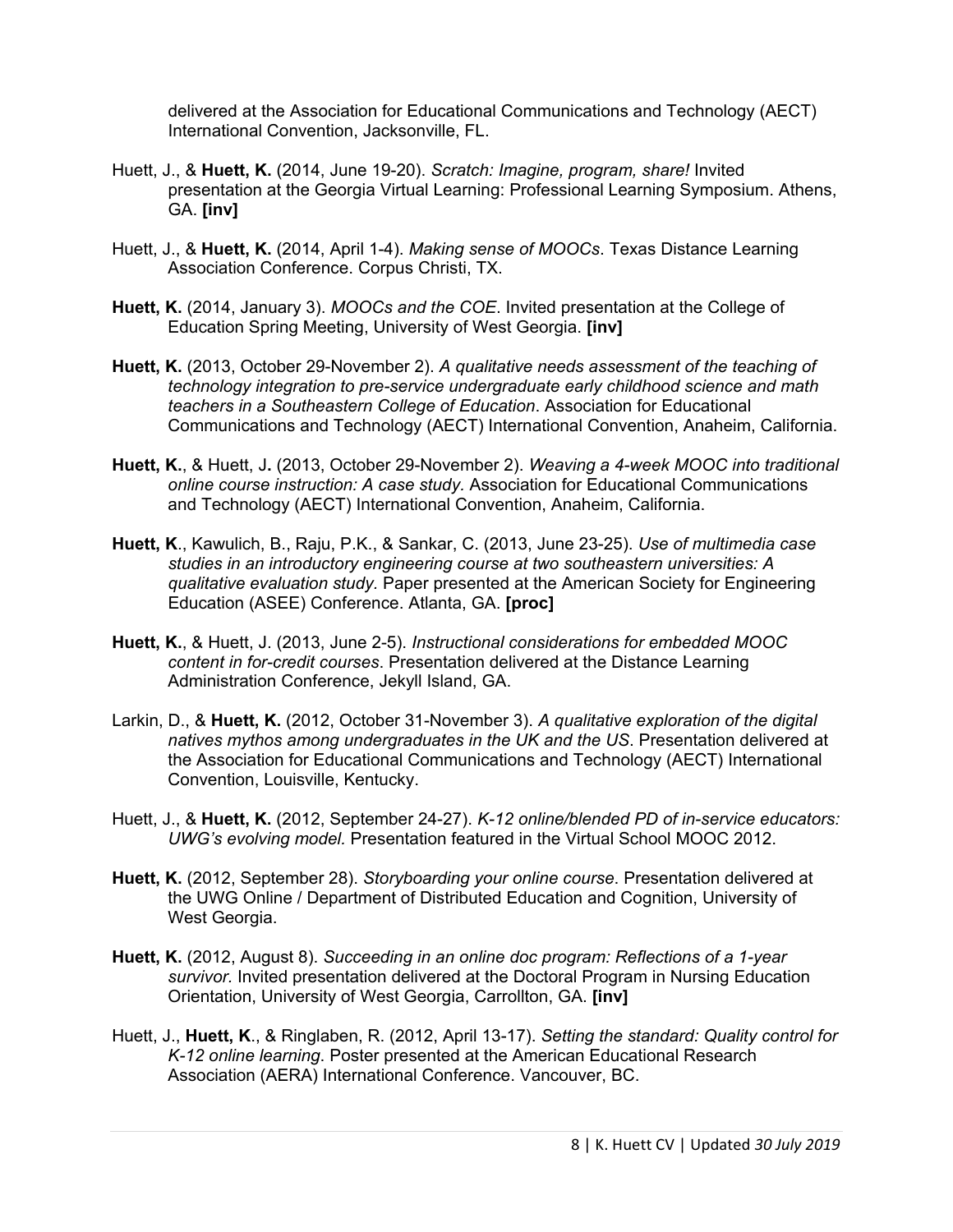- Huett, J. & **Huett, K**. (2012, March 5-9). Designing engaging virtual courses for K-12 students. Paper presented at the *Society for Information Technology & Teacher Education International Conference*, Austin, TX. **[proc]**
- Huett, J., Hodges, C., **Huett, K.**, Barbour, M. & Smolka, J. (2012, March 5-9). Critical success factors for virtual schooling: A Panel Discussion. Paper presented at the *Society for Information Technology & Teacher Education International Conference*, Austin, TX. **[proc]**
- Raju, P.K., Sankar, C., Le, Q., Kawulich, B., **Huett, K.**, Bond, J., McIntyre, J., & Halyo, N. (2012, March 4-6). *Assessing the effectiveness of LITEE case study methodology*. Poster presented at the National Science Foundation (NSF) Engineering Education Awardees Conference, Arlington, VA.
- Huett, J., & **Huett, K.** (2012, March 5-9). *Designing engaging virtual courses for K-12 students*. Presentation delivered at the Society for Information Technology & Teacher Education International Conference (SITE), Austin, TX.
- **Huett, K.,** & Huett, J. (2012, January 20). *Wiki while you work: Wikis as a productivity tool for educators.* Invited presentation delivered at the University System of Georgia Faculty Development Series, Athens, GA.
- Huett, J., **Huett, K.,** Willox, L., Mertler, C., et al. (2011, November 9-12*). If we build it, will they come? Transitioning a F2F doctoral program to online delivery*. Presentation delivered at the Association for Educational Communications and Technology (AECT) International Convention, Jacksonville, FL.
- Huett, J., **Huett, K**., Perkins, R., Smolka, J., et.al. (2011, November 9-12). *AECT Presidential Panel: You never forget your first time: Designing, developing, implementing, and evaluating online programs.* AECT Presidential Panel presentation delivered at the Association for Educational Communications and Technology (AECT) International Convention, Jacksonville, FL.
- **Huett, K.,** Castile, J., & Huett, J. (2011, November 2-4). *Getting it right when there's no money left: Designing high quality K-12 online and blended courses*. Presentation delivered at the Georgia Educational Technology Conference (GAETC), Atlanta, GA.
- Huett, J., **Huett, K.**, Mertler, C. (2011, April 8-12). *From bricks to clicks: Building quality K-12 online classes through an innovative course review partnership*. Poster presentation delivered at the American Educational Research Association (AERA) Annual Meeting, New Orleans, LA.
- **Huett, K**. (2010, December 8). *Gauging K-12 online course quality: A project-based partnership*. Invited presentation delivered online to the International Association for K-12 Online Learning (iNACOL) Research Committee, Online. **[inv]**
- Huett, J., **Huett, K.**, Thompson, S., Schmuhl, A., Castile, J., & Synan, S. (2010, November 14- 17). *Enhancing quality in K-12 online learning: An innovative course review partnership*. Presentation delivered at the Virtual School Symposium, Glendale, AZ.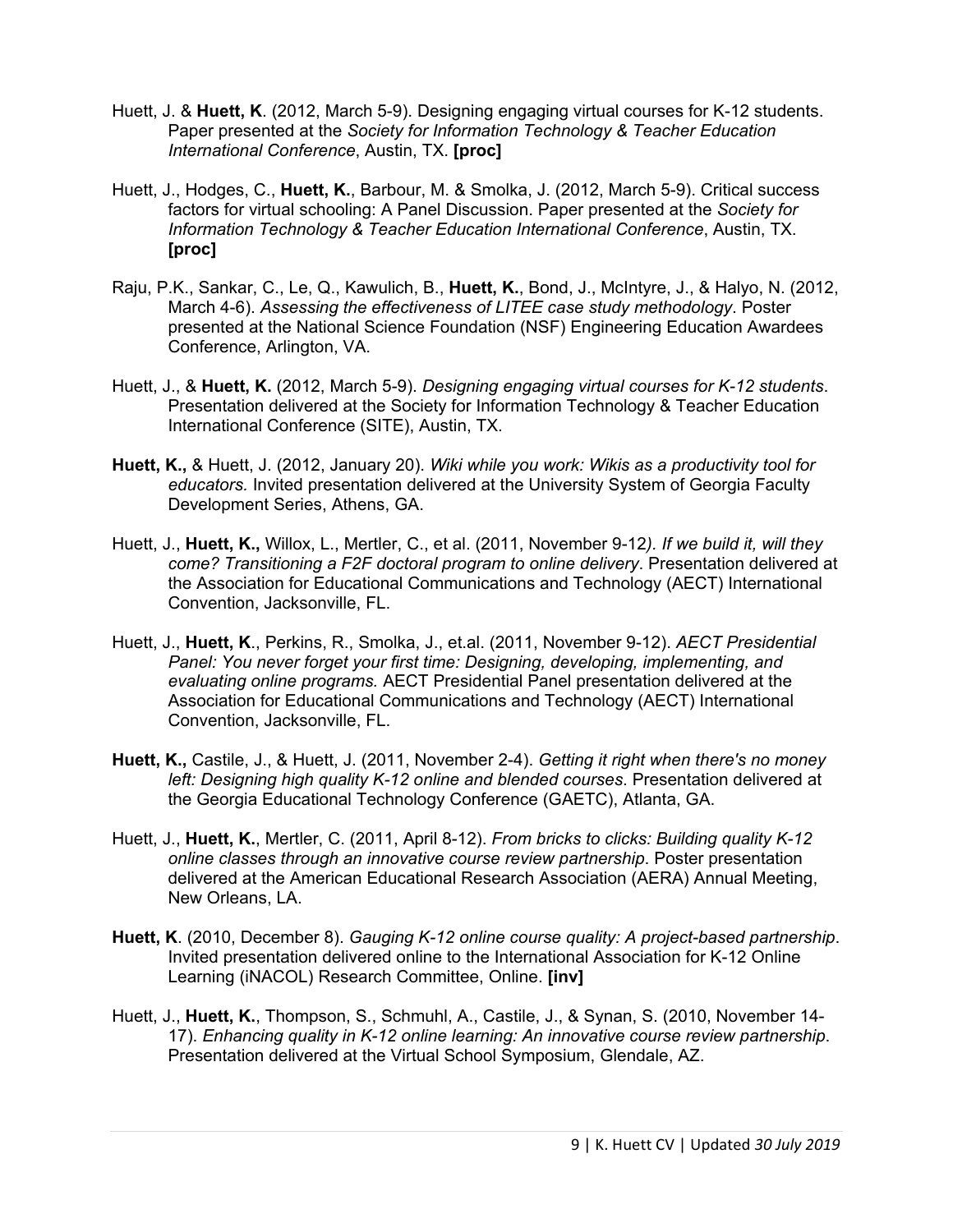- **Huett, K**., Huett, J., Mobbs, K. (2010, October 20). *Wikis for everyone*. Presentation delivered at the Brown Bag Professional Development Series from the Department of Distributed Education and Cognition, University of West Georgia, Carrollton, GA.
- Huett, J., **Huett, K.**, & Bennett, E. (2010, June 6-9). *The way of the wiki: Using a wiki as a management tool for online programs*. Presentation delivered at the Distance Learning Administration Conference, Jekyll Island, GA.
- Huett, J., & **Huett, K.** (2010, June 6-9). *What's all the FOSS about?* Presentation delivered at the Distance Learning Administration Conference, Jekyll Island, GA.
- Huett, J., **Huett, K**., & Bennett, E. (2009, November 3-6). *Online learning: Is it right for you or your institution?* Presentation delivered at the Georgia Educational Technology Conference (GAETC), Atlanta, GA.
- **Huett, K.**, Huett, J., & Bennett, E. (2009, November 3-6). *Podcasting, free and simple*. Workshop presentation delivered at the Georgia Educational Technology Conference (GAETC), Atlanta, GA.
- McKenzie, B.K., Huett, J., Layton, K. & **Huett, K.** (2008, June 7-10) *Getting distance administrators to make time for Web 2.0.* Presentation delivered at the Distance Learning Administration Annual Conference, Jekyll Island, Georgia.
- Huett, J. **Huett, K.**, & Myers, J. (2008, December 6). *iPods for educators*. Invited workshop delivered at the National Writing Project Workshop, Carrollton, GA. **[inv]**
- Huett, J., Bray, M., & **Huett, K.** (2008, February 4-8). *Best practices for online learning*. Presentation delivered at the Texas Computer Education Association (TCEA) Conference, Austin, TX.
- Huett, J., Moller, L., Bray, M., Young, J., & **Huett, K**. (2007). The effects of ARCS-based confidence strategies on learner confidence and performance in distance education. Paper presented at the Association for Educational Communications and Technology International Convention, Dallas, TX. **[proc]**

**Symbols** [inv] denotes invited presentations. [proc] denotes presentations of work published in the proceedings.

## GRANTS - Funded

- Remshagen, A., & **Huett, K. (Co-PI)** (2017*). Foundation support for Hackathon: Coding for the Community* (\$2000). Funded by GreenCourt, Walmart.com, College of Science and Math, and College of Education Fusion Center.
- **Huett, K. (PI).** (2016). *Broadening participation in computing in a West Georgia school district* (\$3500). College of Education Seed Grant Program for 2016-2017.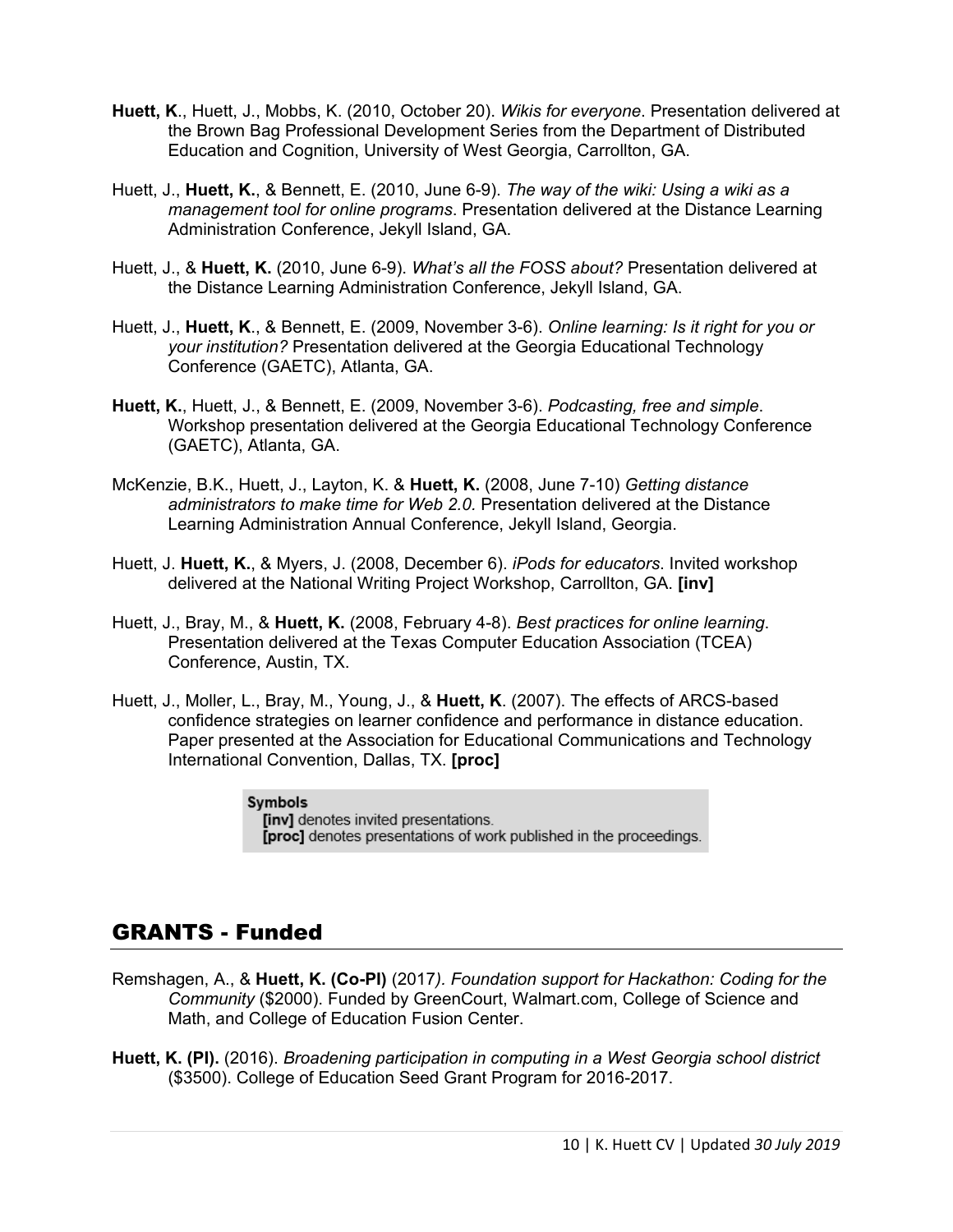- **Huett, K. (PI)**, & D'Alba, A. (2016). *Computer science education readiness in K-12 schools: Using needs assessment to map the terrain in the West Georgia region* (\$2500). Funded by UWG Student Research Assistant Program (SRAP) to hire Ms. H. Truett.
- **Huett, K.** (Competitive Mentee Scholarship/Sub-Awardee). (2015). *AECT Early Career Symposium Scholar* (\$1000). Funded by the AECT Research and Theory Division (RTD) and the National Science Foundation (NSF).
- **Huett, K. (PI)**, Walter, A., & Huett, J. (2014). *2014-2015 Teacher Quality Grant: Improving secondary science teachers' online and blended teaching Using TOOL* (\$36,252). Submitted to 2014-2015 Teacher Quality Grant Program at University of Georgia.
- **Huett, K. (PI)**, & Varga, M.A. (2014). *Building pre-service teacher and SLP interest in STEM-C through mentoring experiences in EDUC 2110* (\$5,309). Funded by the 2014-2015 UWise Mini Grant Program at UWG to hire Ms. K. Bowers.

## GRANTS – Not Funded

- Rose, S. (PI), Corley, J. (Co-PI), **Huett, K.** (Co-PI), Palliwal, V. (Co-PI), Talbot, J. (Co-PI), Satyanarayan, S., Khan, F., Stuart, D., Stanescu, A., Basu-Dutt, S., Buzon, M., Simon, M., Ramsay-Jordan, N., & White, D. (2019 Submission; Under Review). *Title to be included upon outcome of process*. Subject area: Creating and testing interdisciplinary curricula that integrate computational thinking into K-12 science learning. (~\$1.4 million). Submitted to NSF.
- **Huett, K.** (2017). *Expanding access to computer science education for all students* (\$6000). Submitted to American Association of University Women (AAUW) Publication Grant.
- Ngugi, W., **Huett, K**., D'Alba, A. (2015). *Support for uCode@UWG* (\$16,000). Submitted to AT&T through UWG Foundation.
- **Huett, K.,** Walter, A., & Huett, J. (2015). *2015-2016 Teacher Quality Grant: Improving secondary science teachers' online and blended teaching Using TOOL* (\$54,721.45). Submitted to 2015-2016 Teacher Quality Grant Program at University of Georgia.
- D'Alba, A., **Huett, K.,** & Remshagen, A. (2014). *uCode@UWG: Strengthening university-school ties through resource sharing and collaborative professional development around coding* (\$3,650). Submitted to 2014 Presidential Grant, University of West Georgia.

# EVALUATION SERVICES PERFORMED

**Program Evaluator** (qualitative research) on three National Science Foundation (NSF) Grants:

Lynch, S., & Raju, P.K. (2011-2012). *STTR Phase I: Use of serious games to improve learning outcomes in engineering programs (*NSF Grant #1110223) (\$165,000). Funded by the NSF. (My dates of service: September 1, 2011 – December 31, 2012).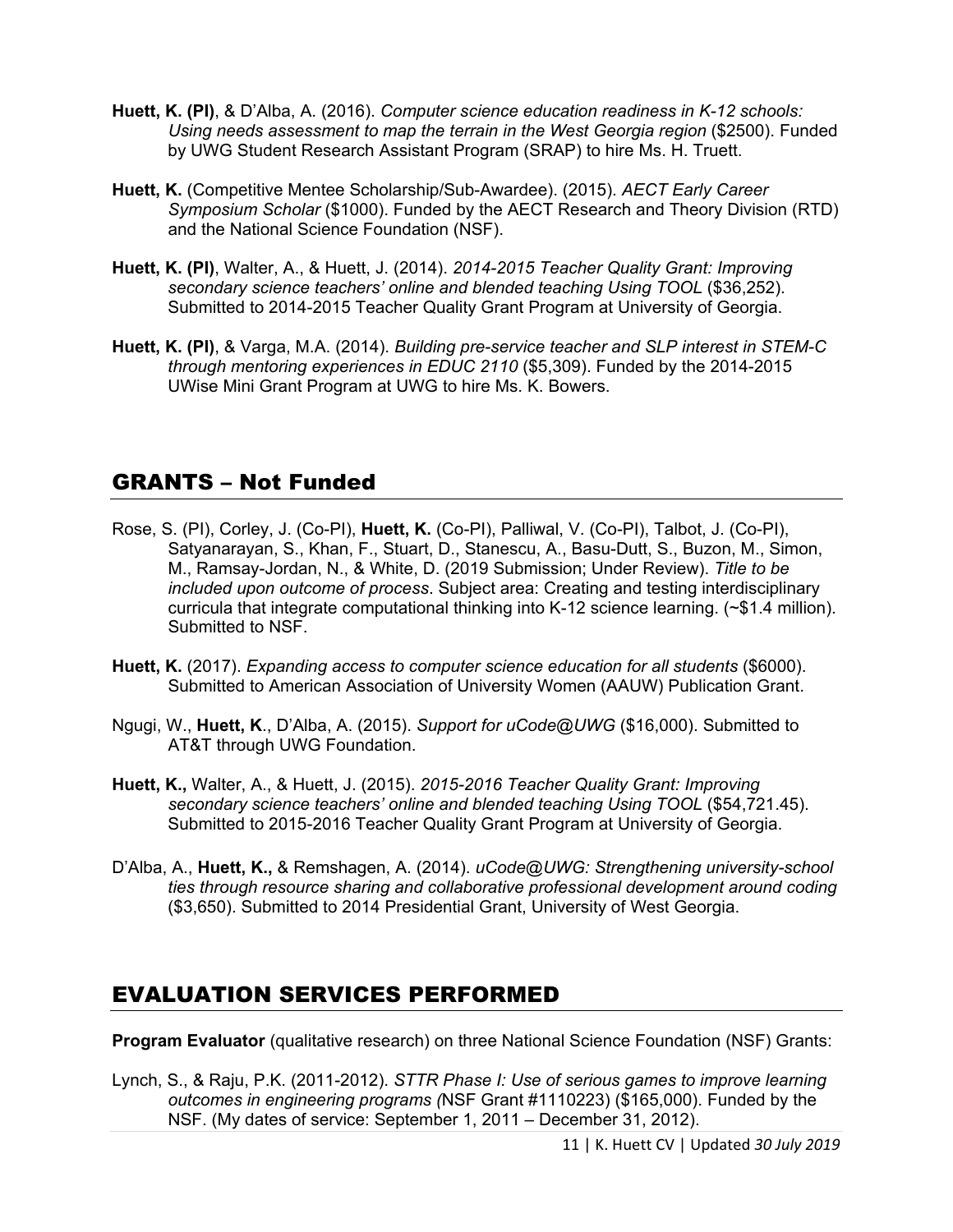- Raju, P., & Sankar, C. (2009-2012). *Collaborative research: Development and testing of presage-pedagogy-process-product model to assess the effectiveness of case study methodology in achieving learning outcomes* (NSF#0934760) (\$116,011). Funded by the NSF. (My dates of service: September 1, 2011 - August 31, 2012).
- Raju, P., & Sankar, C. (2009-2012). *Collaborative research: Development and testing of presage-pedagogy-process-product model to assess the effectiveness of case study methodology in achieving learning outcomes* (NSF#0934800) (\$283,988). Funded by the NSF. (My dates of service: September 1, 2011 - August 31, 2012).

### AWARDS

- **Huett, K.** (2019). *College of Education Service Award*. Presented by the College of Education, University of West Georgia.
- **Huett, K.** (2018). *Above and Beyond Award*. Presented by the Office of Risk Management at the University of West Georgia, December 2017.
- **Huett, K.** (2017). *Above and Beyond Award*. Presented by the Office of Risk Management at the University of West Georgia, December 2017.
- **Huett, K.** (2014). *FY14 Regents' Online Teaching Excellence Award / Felton Jenkins, Jr. Hall of*  Fame Faculty Award. Presented by the University System of Georgia, March 2014. USG **[Website](http://www.usg.edu/faculty_affairs/awards/2014_fiscal_year_regents_award_recipients)**
- **Huett, K.** (2013). *FY14 Regents' Online Teaching Excellence Award*. Presented by University of West Georgia.
- **Huett, K.** (2012). *Outstanding Undergraduate Faculty Teaching Award*. Presented by the College of Education, University of West Georgia.
- **Huett, K.** (2012). *Outstanding Distance Learning Faculty*. Presented by the Instructional Technology Council at *eLearn 2012* in Long Beach, CA.
- **Huett, K.** (2012). *Distinguished Educator*. Presented by the Instructional Technology Council at *eLearn 2012* in Long Beach, CA.
- **Huett, K.** (2010). *Outstanding Research Contribution Related to University and School District Collaboration for "Enhancing quality in K-12 online learning: Course reviewing through a project-based partnership."* Presented by UWG Chapter of Phi Delta Kappa.

### **SERVICE**

**SERVICE TO THE FIELD OF EDUCATIONAL TECHNOLOGY**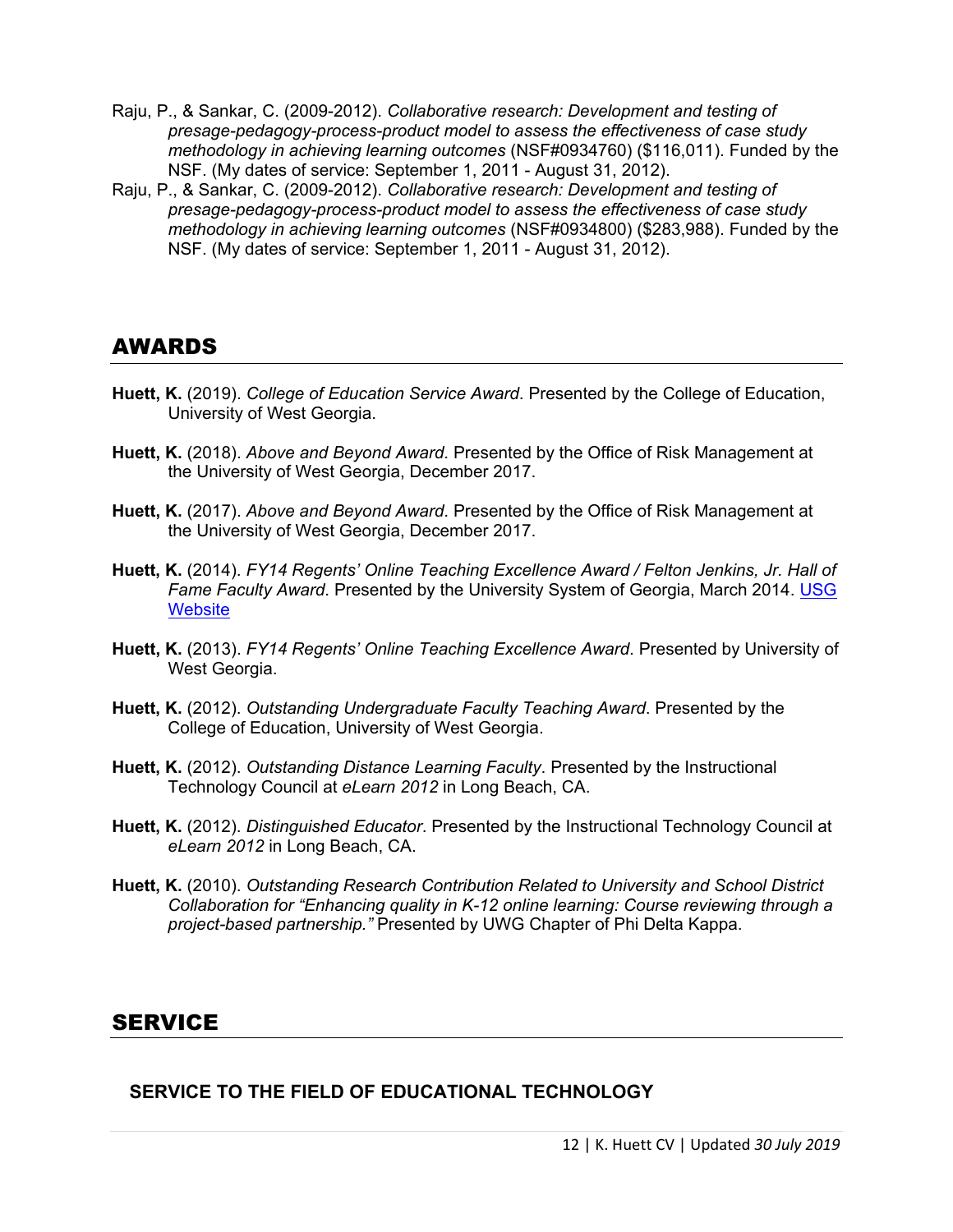| 2016-2019    | Service to International Research Association AECT (Association of<br><b>Educational Communications and Technology)</b><br><b>President Elect of AECT School Media &amp; Technology Division</b><br>(SMT) — conference planner for AECT 2017 in Jacksonville, FL;<br>October 21, 2016 - November 10, 2017 (elected)<br><b>President</b> of AECT School Media & Technology Division (SMT) -<br>$\bullet$<br>November 11, 2017 - October 26, 2018 (elected)<br>Past President of AECT School Media & Technology Division<br>(SMT) - October 27, 2018 - October/November 2019 (elected) |
|--------------|--------------------------------------------------------------------------------------------------------------------------------------------------------------------------------------------------------------------------------------------------------------------------------------------------------------------------------------------------------------------------------------------------------------------------------------------------------------------------------------------------------------------------------------------------------------------------------------|
| 2014-present | <b>Service to AECT - By-laws Committee</b><br>Co-chair of AECT Organizational By-laws Committee (appointed)                                                                                                                                                                                                                                                                                                                                                                                                                                                                          |
| 2015-present | <b>Editorial Board Service</b><br>Member of Editorial Board of the Journal of Online Learning<br>Research (JOLR)                                                                                                                                                                                                                                                                                                                                                                                                                                                                     |
| 2014-2018    | <b>Article Reviewer</b><br>Journal of Applied Instructional Design (2017-present)<br>Journal of Online Learning Research (2015-present)<br>TechTrends (2015-present)<br>Online Journal of Distance Learning Administration (2015-<br>present)<br>eLearn Magazine (2014-present)                                                                                                                                                                                                                                                                                                      |
| 2013-present | <b>Conference Proposal Reviewer</b><br>AECT's School Media & Technology Division (2016-2018)<br>AECT's Teacher Education Division (2015-2016; 2018)<br>Online Learning Consortium (2014-2017)<br>AECT's Division of Distance Learning (2013-2016)                                                                                                                                                                                                                                                                                                                                    |

# **SERVICE TO K-12 SCHOOLS AND THE LOCAL COMMUNITY**

| 2014-2020 | <b>STEM-C Mentoring in K-12 Schools</b>                                                  |
|-----------|------------------------------------------------------------------------------------------|
|           | Co-Organizer and Mentor at Hackathon: Coding for the<br>$\bullet$                        |
|           | Community, University of West Georgia (February 2020).                                   |
|           | Mentor and Volunteer at Hackathon: Coding for the Community,<br>$\bullet$                |
|           | University of West Georgia (February 2019).                                              |
|           | • Mentor and Volunteer at Hackathon: Coding for the Community,                           |
|           | University of West Georgia (February 2018).                                              |
|           | Judge of Apps Competition, Carrollton High School (April 2017)<br>$\bullet$              |
|           | Scorer and Monitor, 3 <sup>rd</sup> Annual S.T.E.M. Competition, College of<br>$\bullet$ |
|           | Education, University of West Georgia (March 2017)                                       |
|           | LEGO Robotics Coach to Team LEGO Legends, Carrollton<br>$\bullet$                        |
|           | Middle School (August-December 2016)                                                     |
|           | STEM-C Mentoring 6 Hours: Bremen Middle School (May 2015)<br>$\bullet$                   |
|           | Hour of Code Mentoring at Carrollton Middle School, 1 hour,<br>$\bullet$                 |
|           | (December 2014)                                                                          |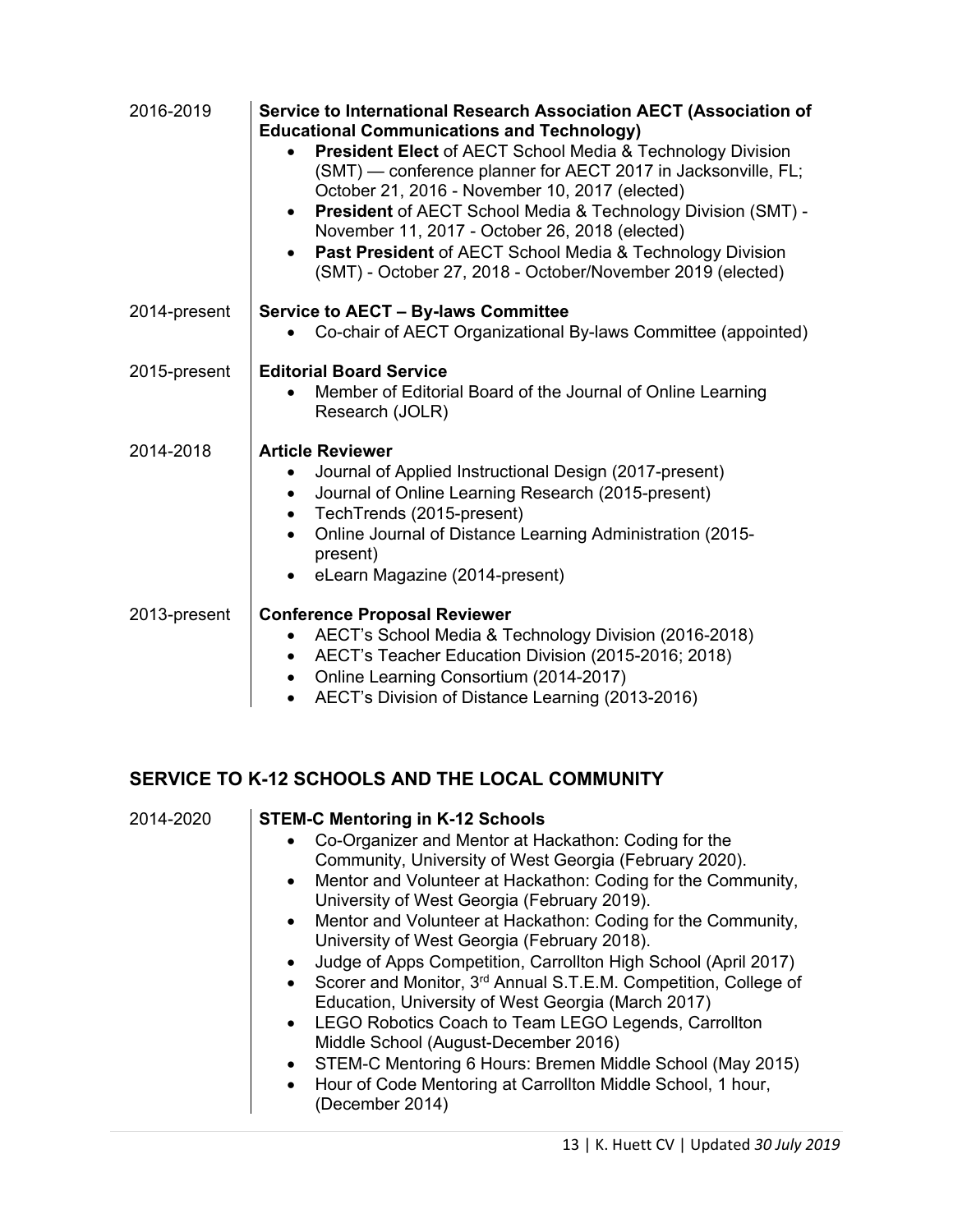|                         | Coding in Scratch with 3rd Grade PALS Club, Carrollton<br>Elementary School, Four 2-hour sessions (Spring 2015)<br>Coding in Scratch with 3rd Grade Classes, Carrollton Elementary<br>School (9 2-hour sessions) (Spring 2015)                                                                                                                                 |
|-------------------------|----------------------------------------------------------------------------------------------------------------------------------------------------------------------------------------------------------------------------------------------------------------------------------------------------------------------------------------------------------------|
| 2017-2019;<br>2011-2012 | <b>School-based Advisory Committee (invited)</b><br>Member of Carrollton High School Career Technical and<br>Agricultural Education Advisory Committee (2017-2019).<br>Virtual School Advisory Team for Henry County Schools, GA<br>$\bullet$<br>charged with advising in the creation of the fully online virtual high<br>school, Impact Academy (2011-2012). |
| 2017                    | <b>Needs Assessment Service to School District</b><br>Report of Findings to and follow-up discussion with School District<br>superintendents and principals on case study data collection<br>examining the district's readiness to implement computer science<br>education (September 2017)                                                                    |
| 2016-17, 19-<br>20      | Co-Organizer of Hackathon 2017 and 2020: Coding for the<br>Community<br>With help of COSM partner and COE Fusion Center, conceived,<br>designed, marketed, sought funding, led registration and<br>communications, emceed, mentored (Spring 2017 and 2020)                                                                                                     |
| 2016                    | Proposal Reviewer for 2017-2018 Teacher Quality Grants (Georgia)                                                                                                                                                                                                                                                                                               |
| 2011-2013               | <b>Other K-12 Service</b><br>Coach of Remote-operated Vehicle (ROV) Team, Carrollton<br>Middle School, 60 hours (Spring 2013)<br>Reader for Across America Day, Mount Zion Elementary School,<br>(March 2011 and March 2012)                                                                                                                                   |

### **SERVICE TO THE UNIVERSITY AND THE UNIVERSITY SYSTEM OF GEORGIA**

| 2016-present | <b>University Committee: UWG Honors Advisory Council</b><br>Designed the online evaluation and feedback system for the<br>$\bullet$<br>Honors College Admissions Essay process (Fall 2017).<br>• Served as a reviewer of Honors College Admissions Essays (Fall<br>2017 and Fall 2018). |
|--------------|-----------------------------------------------------------------------------------------------------------------------------------------------------------------------------------------------------------------------------------------------------------------------------------------|
| 2019         | <b>UWG Unpack the Pack (Fall Move In)</b><br>Volunteer                                                                                                                                                                                                                                  |
| 2017         | <b>University Panel: Peer Review Panelist for NCURA Review</b><br>• Served on a National Council of University Research<br>Administrators (NCURA) Peer Review Panel for the Office of<br>Research and Sponsored Projects (ORSP)                                                         |
| 2013-2017    | <b>University Committee: Senate Subcommittee: Facilities</b>                                                                                                                                                                                                                            |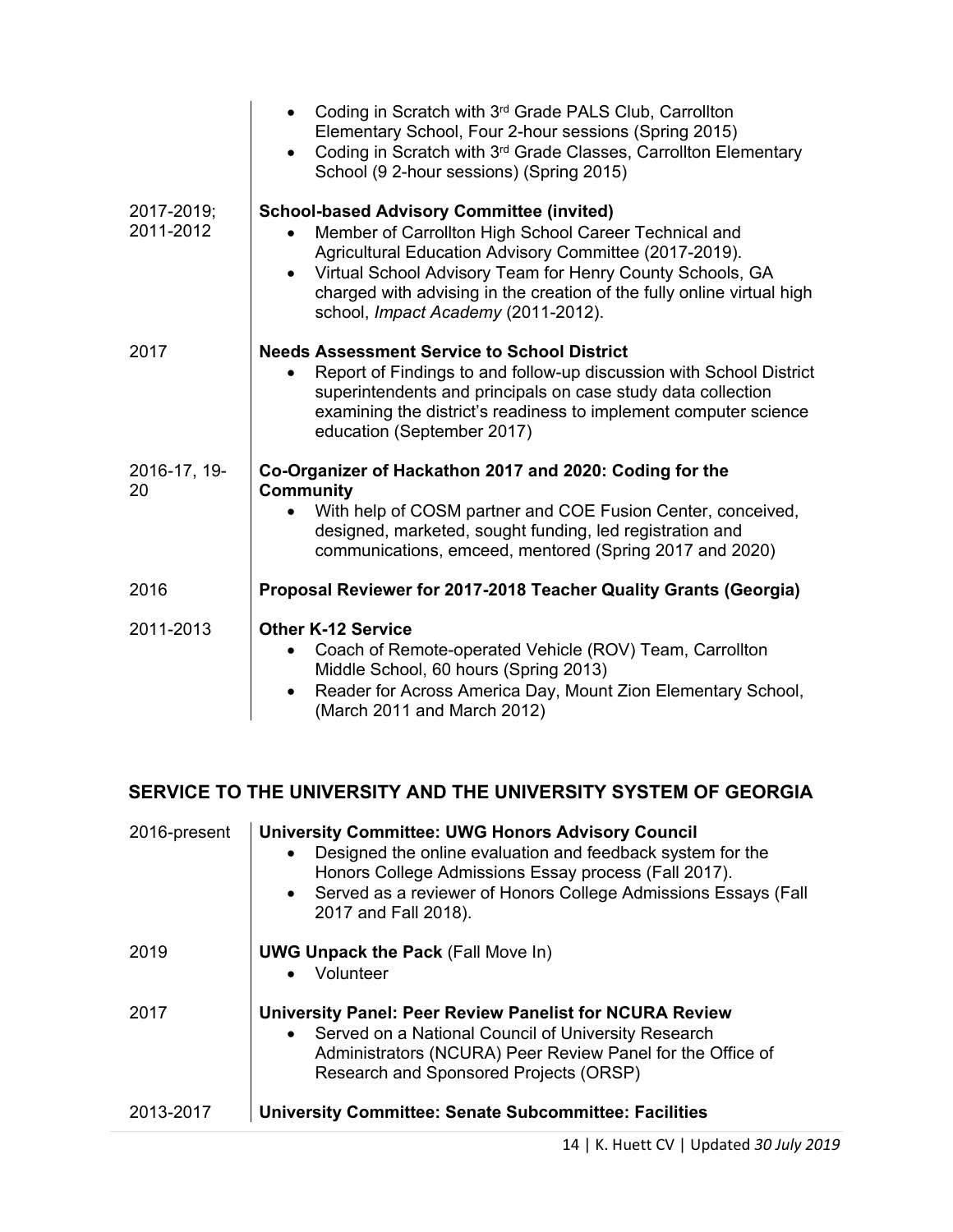|           | Secretary (2013-2014)<br>Member (2014-2017)                                                                                                                                          |
|-----------|--------------------------------------------------------------------------------------------------------------------------------------------------------------------------------------|
| 2016      | University of West Georgia First Year Experience<br>• Volunteered 4 hours (Aug 2016)                                                                                                 |
| 2015      | <b>University of West Georgia Awards Committee</b><br>• University of West Georgia Committee for the Selection of the<br>Winner of the UWG FY16 Online Teaching Excellence Award     |
| 2014      | <b>University System of Georgia Awards Committee</b><br>• Served on Award Selection Committee for the University System<br>of Georgia FY15 Regents' Online Teaching Excellence Award |
| 2009-2012 | <b>Student Organization Adviser</b><br>• UWG LAMBDA Student Organization                                                                                                             |

## **SERVICE TO THE COLLEGE OF EDUCATION**

| 2016-2019 | <b>COE Faculty Governance Council</b><br>Secretary (2016-2017 and 2017-2018)<br>Coordinator for COE Committees (2018-2019)<br>$\bullet$                                                                                                                  |
|-----------|----------------------------------------------------------------------------------------------------------------------------------------------------------------------------------------------------------------------------------------------------------|
| 2010-2018 | <b>School Improvement Ed.D. Program Advisory Committee</b><br>Member<br>Member of Assessment Subcommittee (2013-2016)<br>O<br>Member of Orientation Subcommittee (2012-2014)<br>$\circ$<br>Chair of Course Migration Subcommittee (2010-2011)<br>$\circ$ |
| 2014-2016 | <b>Advanced Programs Assessment Workgroup</b><br>Member                                                                                                                                                                                                  |

### **SERVICE TO THE DEPARTMENT OF EDUCATIONAL TECHNOLOGY & FOUNDATIONS**

| 2015-present | <b>Graduate Student Advising - Ed.S. and Master's Students</b><br>Advisor<br>$\bullet$<br>Created and Refined Huett Advising Module for Advisees;<br>$\bullet$<br>Updated all Program Handbooks (Dec 2017)                                                                              |
|--------------|-----------------------------------------------------------------------------------------------------------------------------------------------------------------------------------------------------------------------------------------------------------------------------------------|
| 2007-present | <b>Instructional Technology Program Area Curriculum Committee</b><br>Program Coordinator (2019-2020)<br>$\bullet$<br>Member<br>$\bullet$<br>Curriculum analysis and revision of Ed.S. Media-IT<br>$\circ$<br>program, including Research core and IT certification track<br>(2017-2018) |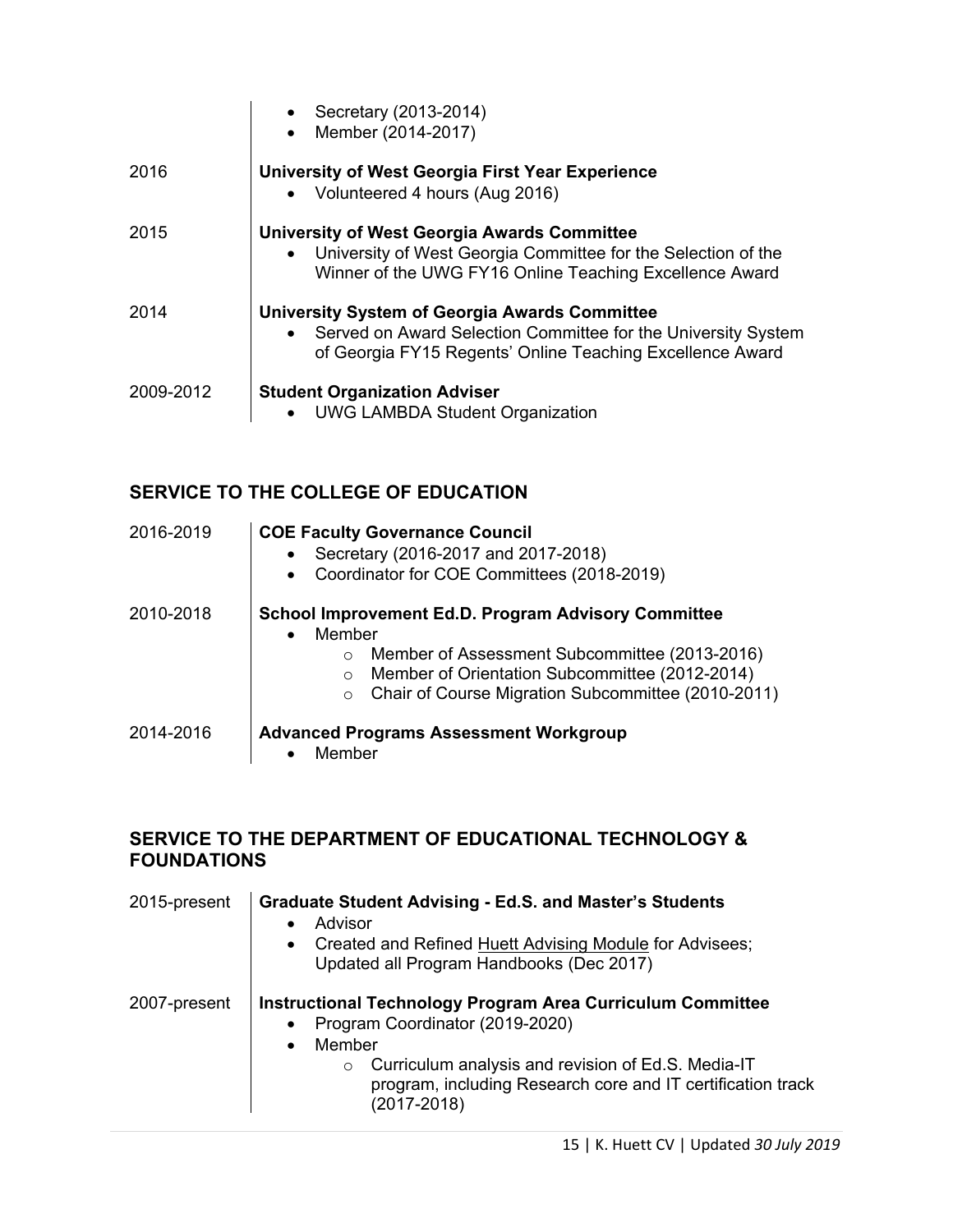|                      | Co-authored reports to Georgia PSC (2016; 2019)<br>$\circ$                                                                                                                                                                                                                                                                                                                                                                                                                          |
|----------------------|-------------------------------------------------------------------------------------------------------------------------------------------------------------------------------------------------------------------------------------------------------------------------------------------------------------------------------------------------------------------------------------------------------------------------------------------------------------------------------------|
| 2018-2020            | College of Education Unit Assessment Committee ("CIA"/"PALS")<br>Member of CIA/PALS for the Instructional Technology Area                                                                                                                                                                                                                                                                                                                                                           |
| 2017-2018            | <b>Educational Technology and Foundations Leadership Committee</b><br>Member                                                                                                                                                                                                                                                                                                                                                                                                        |
| 2017-2018            | <b>IT Forum Planning</b><br>Member of Event Promotion Team for IT Forum 2019<br>Chair of the IT Forum 2018 Event Promotion Committee<br>$\bullet$<br>Designed visuals, promoted via email blasts, and social<br>$\circ$<br>media for Proposal Submission (December 2017-January<br>2018)<br>Designed and enacted promotional plan for recruiting<br>$\circ$<br>Conference Attendance (February-March 2018)                                                                          |
| 2017                 | Search Committee Member - Media-SLM - ETF Dept<br>Member<br>$\bullet$                                                                                                                                                                                                                                                                                                                                                                                                               |
| 2009-10 &<br>2013-14 | <b>School Library Media Curriculum Committee</b><br>Member<br>$\bullet$                                                                                                                                                                                                                                                                                                                                                                                                             |
| 2011-2012            | Search Committee Member - Media-IT - ETF Dept<br>Member<br>$\bullet$                                                                                                                                                                                                                                                                                                                                                                                                                |
| 2008-2013;<br>2016   | <b>Program Recruiter for College of Education Programs</b><br>Promoted UWG-COE Master's, Ed.S., Ed.D., and certification<br>$\bullet$<br>programs at Georgia Educational Technology Conference,<br>Atlanta, GA (2008-2013; 2016; 2018)<br>Promoted UWG-COE Master's, Ed.S., Ed.D., and certification<br>$\bullet$<br>programs at ASCD, Atlanta, GA (2016)<br>Promoted UWG-COE Master's, Ed.S., Ed.D., and certification<br>$\bullet$<br>programs at GLMA, Peachtree City, GA (2016) |
| 2011-2013            | <b>Distance Learning Committee, College of Education</b><br>Member                                                                                                                                                                                                                                                                                                                                                                                                                  |
| 2008-2009            | <b>Social Committee, College of Education</b><br>Member                                                                                                                                                                                                                                                                                                                                                                                                                             |

# **COLLABORATION & MENTORING** (Higher Education & K-12)

| 2017 | <b>FDMR Speed Centers (Professional Development for COE)</b><br>Co-hosted roundtable with Putney, D. & Slone, M.B. (2017,<br>$\bullet$<br>February 24). |
|------|---------------------------------------------------------------------------------------------------------------------------------------------------------|
| 2015 | <b>Sharing EDUC 2110 Online Course Design and Assisting Colleagues</b><br>with Implementing                                                             |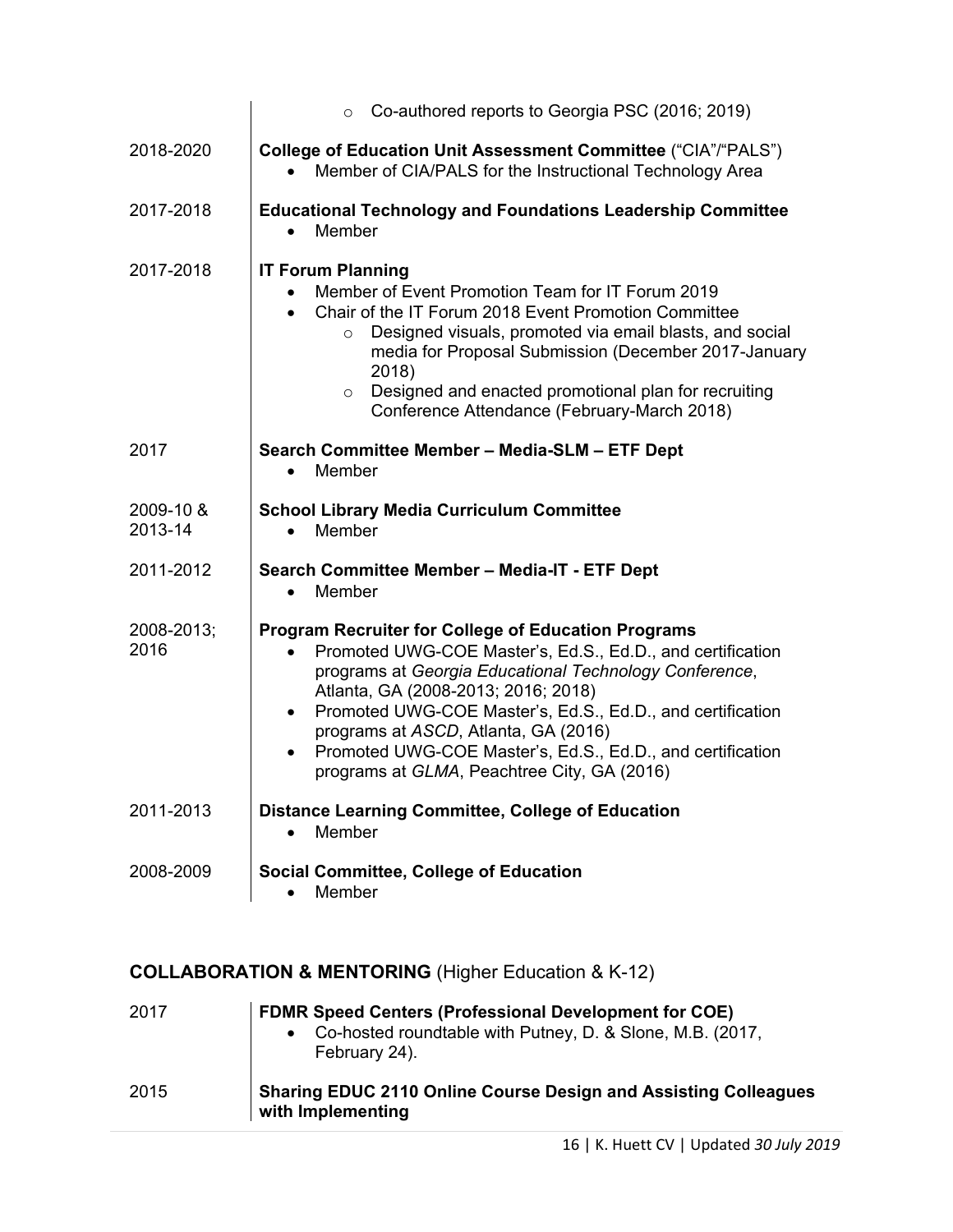|      | I designed an online version of EDUC 2110 and shared it with 3<br>faculty members to use.                                                                                                                                                                                                                                      |
|------|--------------------------------------------------------------------------------------------------------------------------------------------------------------------------------------------------------------------------------------------------------------------------------------------------------------------------------|
| 2015 | STEM-C Technology Integration Collaboration with K-12<br>Consulted with two teachers in Carroll County Schools (Glanton-<br>$\bullet$<br>Hindsman Elementary School) to discuss appropriate integration<br>of STEM-C learning into the curriculum, and ways to plan and<br>implement an after-school coding club for 2015-2016 |
| 2013 | Instructional Collaboration with Middle School Language Arts &<br><b>Social Studies Teacher</b><br>Used the Technology Integration Matrix to guide collaboration<br>with the teacher (G. Benson)                                                                                                                               |
| 2013 | <b>Instructional Collaboration with Science Methods Block II ECED</b><br><b>Faculty</b><br>Developed and presented an interactive QR-codes-based BYOT<br>activity geared towards science teaching to 80 students.                                                                                                              |
| 2013 | <b>Online Teaching Mentor to a Graduate Student</b><br>Served as a mentor to a graduate student in MEDT 7475: The<br><b>Distance Education Professional</b>                                                                                                                                                                    |

# ONLINE COURSE REVIEW, DESIGN & DEVELOPMENT ACTIVITIES

| 2018-2019 | Designing, Developing, Implementing and Evaluating a Graduate<br>Online Course, MEDT 7485: Special Topics: Leading Computational<br>Thinking in K-12 Learning for Educators (with Bruce Neubauer)                                 |
|-----------|-----------------------------------------------------------------------------------------------------------------------------------------------------------------------------------------------------------------------------------|
| 2015      | Peer Teaching to University Colleagues in Online Design and<br>Teaching Created and Shared Presentation Things to Consider in<br>Designing Your Online Course, disseminated through UWG Online<br>(tinyurl.com/HuettOnlineDesign) |
| 2012      | Instructional Designer of introductory self-paced online course on<br>Building an Effective Online Course in SchoolBoardU for Georgia School<br><b>Board Association</b>                                                          |
| 2011      | <b>Instructional Design Mentor</b> to doctoral faculty member designing a<br>quantitative research course                                                                                                                         |
| 2011-2013 | <b>Instructional Designer</b> of online pre-orientation module for doctoral<br>students entering the School Improvement Program (UWG) in 2012.<br>Again in 2013 for D2L.                                                          |
| 2009-2012 | <b>Project Manager for university-LEA (Henry County Schools) partnership</b>                                                                                                                                                      |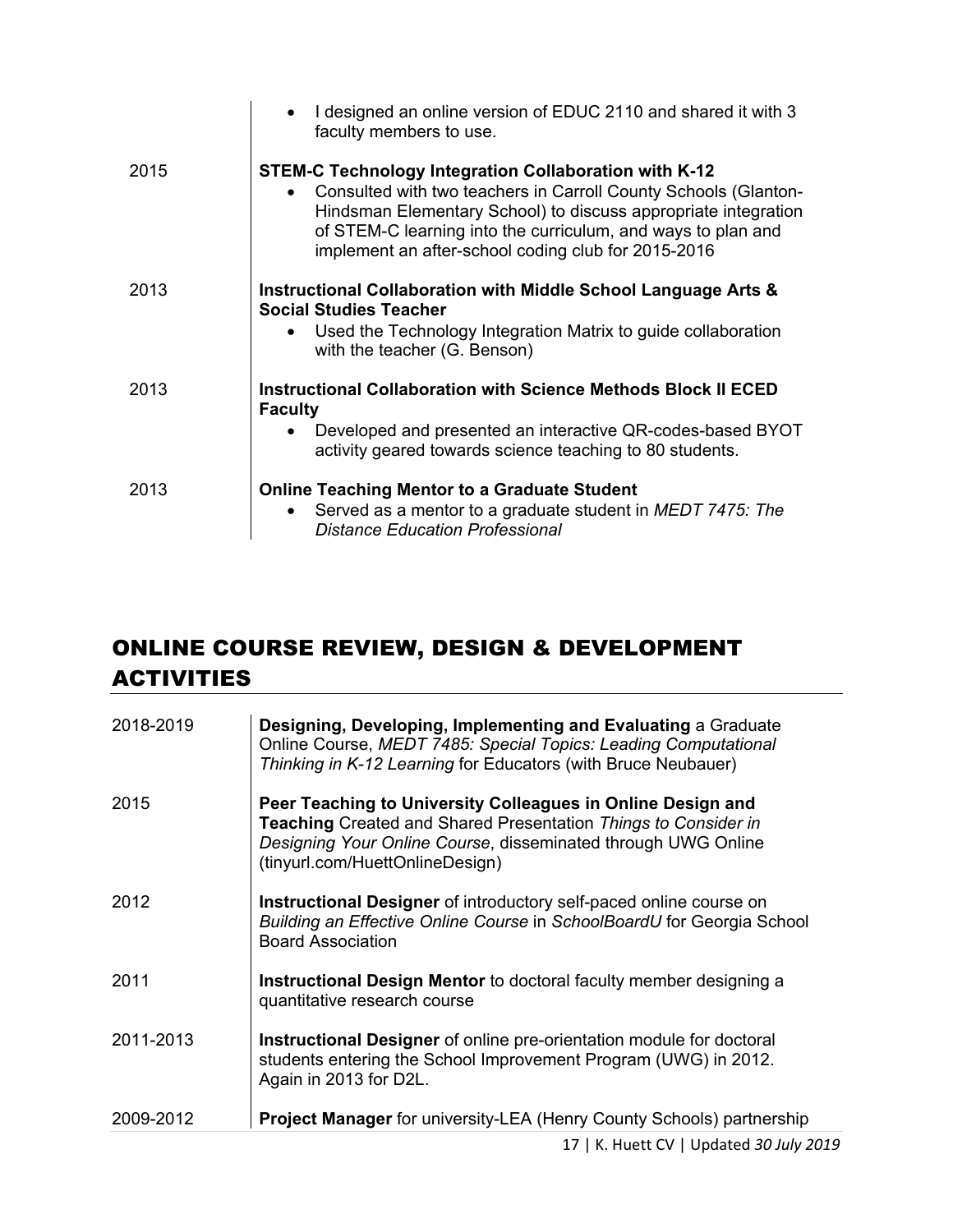|           | in which graduate students review online and blended courses for a<br>teacher designer audience                                                                                              |
|-----------|----------------------------------------------------------------------------------------------------------------------------------------------------------------------------------------------|
| 2009-2013 | Project Manager for university-LEA partnership (Georgia Virtual School)<br>in which graduate students review online for an instructional designer<br>audience                                |
| 2006-2012 | <b>Course Reviewer</b> for the Region 4 and Region 10 Education Service<br>Centers in Texas, the reviews for which are used to screen courses for the<br><b>Texas Virtual School Network</b> |

# PROFESSIONAL DEVELOPMENT - Attended

| 2018      | <b>Understanding the Essence of Successful Computing Education</b><br><b>Projects through Analyzing NSF Proposals</b><br>SIGCSE 2018 Workshop (3 hours) - Facilitated by SE August, M Pauley,<br>NSF; ET Kraemer, MS and SM Che, Clemson University |
|-----------|-----------------------------------------------------------------------------------------------------------------------------------------------------------------------------------------------------------------------------------------------------|
| 2018      | <b>CSforAll School District Implementation Facilitators Workshop: Just</b><br><b>Follow the SCRIPT!</b><br>SIGCSE 2018 Workshop (3 hours) - Facilitated by J Song, CSNYC; and<br>LA Delyser, NYC Foundation for CS Education                        |
| 2018      | Geographic Information Systems (GIS): Opportunities of Spatial Data<br><b>Processing for Computer Science Education</b><br>SIGCSE 2018 Workshop (3 hours) - Facilitated by A Erkan and J Barr,<br>Ithaca College                                    |
| 2016      | How to Plan and Run Summer Computing Camps<br>SIGCSE 2016 Workshop (3 hours) - Facilitated by B Ericson, Georgia<br>Tech; K Nagel & N Napier, Georgia Gwinnett College; and K Roy, VSU                                                              |
| 2016      | Scaling up for CS10K: Teaching and Supporting New Computer<br><b>Science High School Teachers</b><br>SIGCSE 2016 Workshop (3 hours) - Facilitated T Barnes, NC State<br>University; J Payton, UNC Charlotte; D Garcia, UC Berkeley                  |
| 2017      | <b>OU Campus Content Management System Training</b><br>University of West Georgia, L Augsburger (facilitator)                                                                                                                                       |
| 2016      | <b>Beauty and Joy of Computing AP Computer Science Principles</b><br><b>Professional Development Course</b><br>Northern Kentucky University, July 11-15, 40 hours                                                                                   |
| 2016      | <b>Wolfton Second Life Training</b><br>Facilitated by A D'Alba, University of West Georgia                                                                                                                                                          |
| 2014-2015 | <b>Quality Matters Trainings to Become a Peer Reviewer</b>                                                                                                                                                                                          |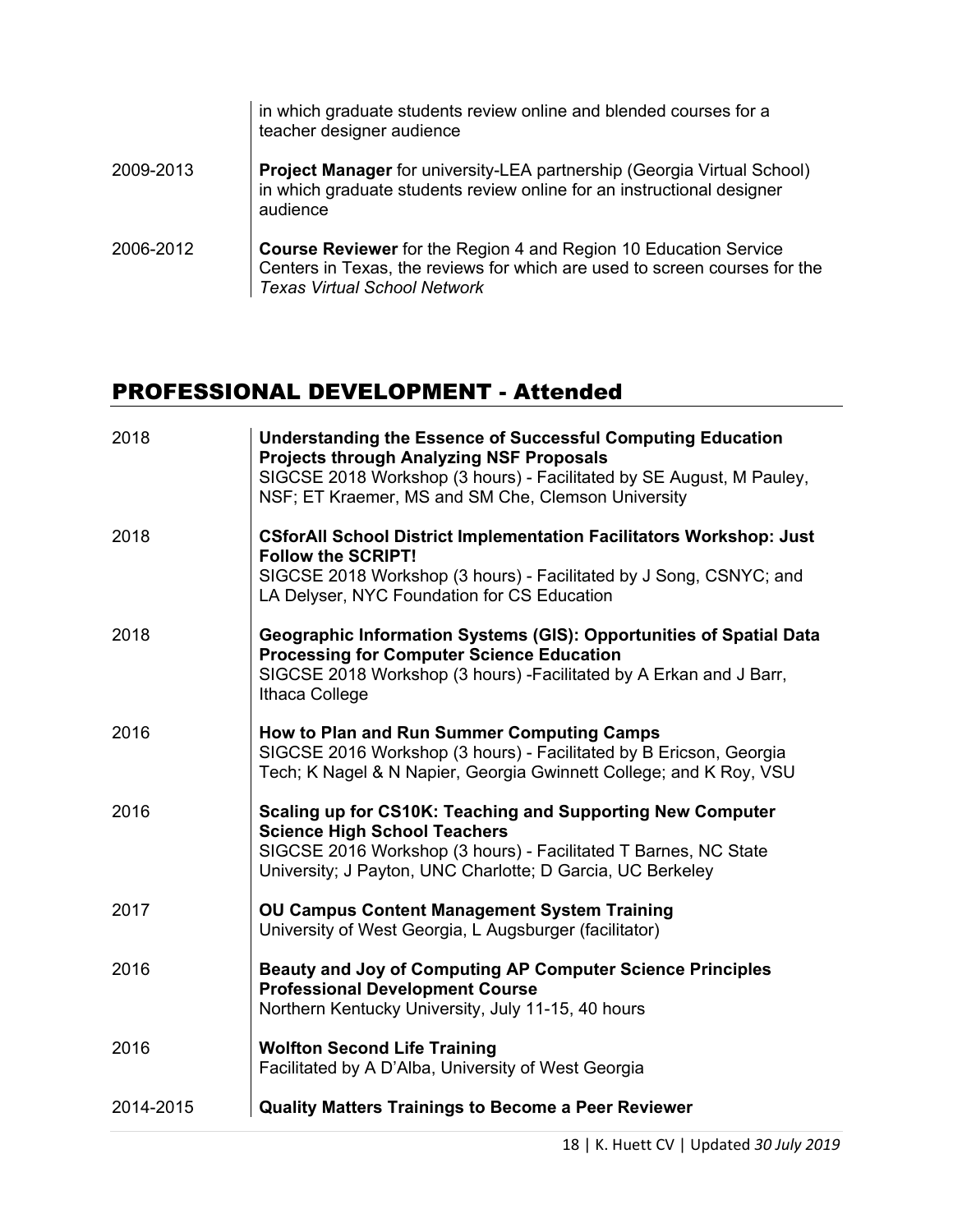*Quality Matters: Peer Reviewer Course* (PRC), 3/23/15 *Quality Matters: Applying the QM Rubric* (APPQMR), 2/3/15 *Quality Matters: Designing Your Online Course* (DYOC), 12/4/14 *Quality Matters: Connecting Learning Objectives and Assessments* (ST2/3), 8/21/14 *Quality Matters: Using Instructional Materials and Technology to Promote Learner Engagement* (ST4/5/6), 8/21/14

# MEMBERSHIP IN PROFESSIONAL ORGANIZATIONS

| 2012 to 2019    | Association for Educational Communications and Technology (AECT) |
|-----------------|------------------------------------------------------------------|
| 2012 to 2019    | <b>EDUCAUSE</b>                                                  |
| 2015 to 2017    | <b>Online Learning Consortium (OLC)</b>                          |
| 2010 to 2013    | Georgia iNACOL                                                   |
| 2010 to 2014    | International Association for K-12 Online Learning (iNACOL)      |
| 2011 to 2013    | American Educational Research Association (AERA)                 |
| 2018 to present | National Center for Women and Information Technology (NCWIT)     |

# WORKS IN PROGRESS

### **TEACHING**

Implementing *MEDT 7485: Special Topics: Leading Computational Thinking in K-12 Learning* in spring 2019, a graduate 7000+ level course in computational thinking for educators.

### **RESEARCH**

- **Huett, K.**, & Westine, C. (In Progress). Topic: Case study of a rural school district's readiness to support all students' participation in computer science education. Type of Journal: Peer-reviewed rural education journal.
- **Huett, K**., & Neubauer, B. (In progress). Topic: Design and development case study of the development of a graduate course in computational thinking. Type of Journal: Peer-reviewed educational technology journal.